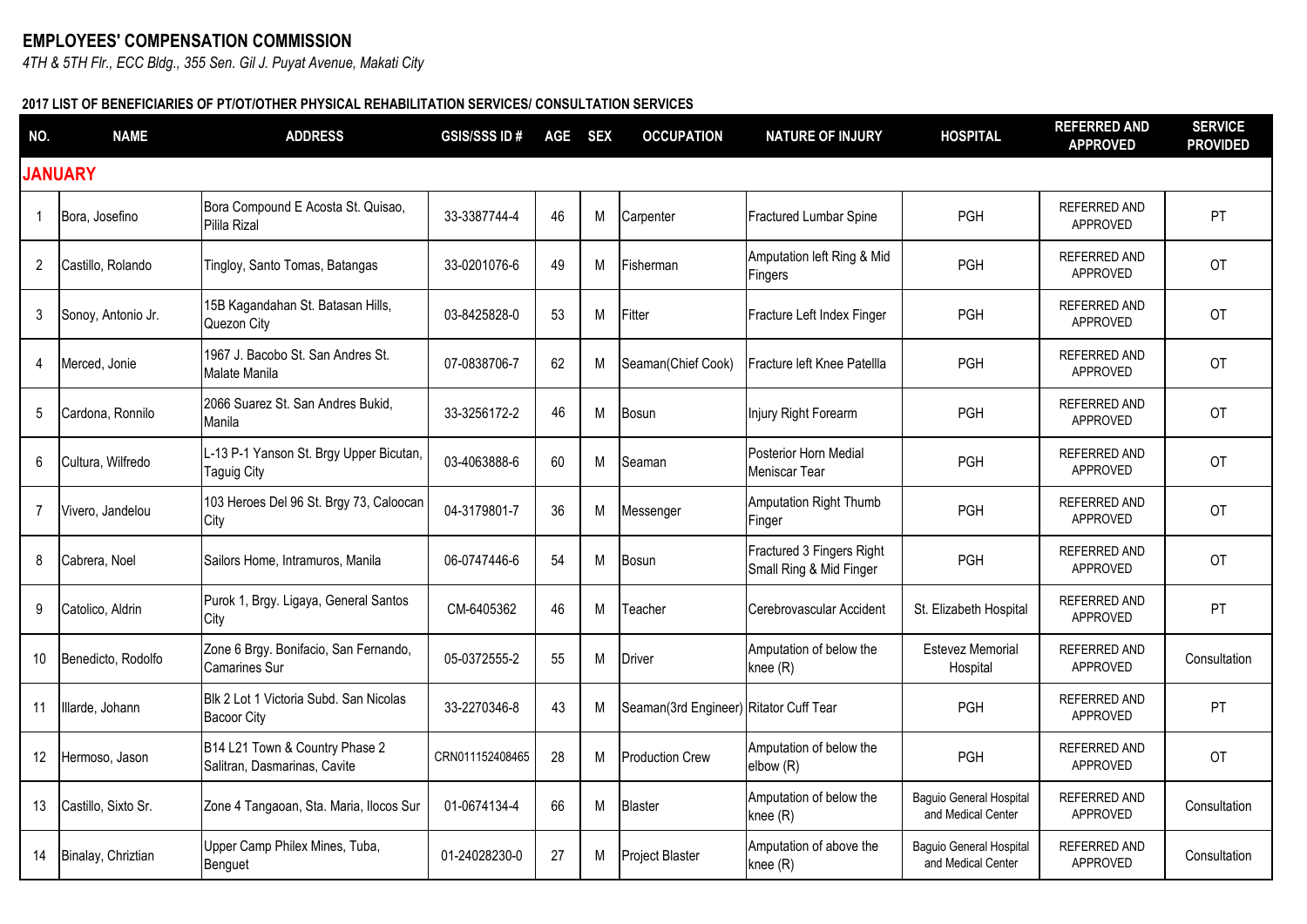| NO. | <b>NAME</b>               | <b>ADDRESS</b>                                                 | <b>GSIS/SSS ID#</b> | <b>AGE</b> | <b>SEX</b> | <b>OCCUPATION</b>                         | <b>NATURE OF INJURY</b>                          | <b>HOSPITAL</b>                                          | <b>REFERRED AND</b><br><b>APPROVED</b> | <b>SERVICE</b><br><b>PROVIDED</b> |
|-----|---------------------------|----------------------------------------------------------------|---------------------|------------|------------|-------------------------------------------|--------------------------------------------------|----------------------------------------------------------|----------------------------------------|-----------------------------------|
| 15  | Malag, Manuel             | 21 Pinsao Pilot Project, Baguio City                           | 01-2402823-0        | 69         | M          | <b>Ball Mill Operator</b>                 | Fracture close-5th cervical<br>vertebra          | Baguio General Hospital<br>and Medical Center            | REFERRED AND<br>APPROVED               | PT                                |
| 16  | Gabica, Nelson            | Purok 3 Alambre, Toril, Davao City                             | 09-2622790-9        | 45         | M          | Driver                                    | Amputation of below the<br>knee (L)              | Southern Philippines<br><b>Medical Center</b>            | <b>REFERRED AND</b><br>APPROVED        | PT                                |
| 17  | Carino, Noel              | Brgy. Morales, Koronadal City                                  | 2000185372          | 51         | M          | Environmental<br>Management Specialist II | Brain Herniation 2 HPN<br>Encephalopathy         | Dr. Arturo P. Pingoy<br><b>Medical Center</b>            | <b>REFERRED AND</b><br>APPROVED        | PT                                |
| 18  | Berbasa, Jerry            | 137-B Cuenco St. Freedom Park 6,<br>Batasan Hills, Quezon City | 03-9320767-5        | 51         | M          | Seaman                                    | Cervical disc herniation                         | <b>PGH</b>                                               | REFERRED AND<br>APPROVED               | PT                                |
|     | <b>FEBRUARY</b>           |                                                                |                     |            |            |                                           |                                                  |                                                          |                                        |                                   |
| 19  | Atienza, Joy              | 195 Tangob, Padre Garcia, Batangas                             | 04-2548909-9        | 27         | F          | <b>Production Operator</b>                | Distal amputation of right<br>ring finger        | Mary Mediatrix Medical<br>Center                         | <b>REFERRED AND</b><br>APPROVED        | PT                                |
| 20  | Atun, Alwin               | Purok Brgy. 15 Marquez St., Legazpi<br>City                    | 05-0889168-5        | 40         | M          | <b>Panel Crew</b>                         | Cerebrovascular Accident                         | Estevez Memorial<br>Hospital                             | <b>REFERRED AND</b><br>APPROVED        | PT                                |
|     | Palumbarit, Kristofferjoy | B6 L3 Dumoy, Davao City                                        | 09-2455085-6        | 39         | M          | Material & Supplies<br>Supervisor         | Fractured right elbow & ACL<br>tear right knee   | Mindanao Orthopedic<br>Sports & Rehabilitation<br>Center | REFERRED AND<br>APPROVED               | PT                                |
| 22  | Gagarin, Rodolfo          | Brgy 22A Sunwell Apartment, gingoog<br>City                    | 08-2025894-8        | 50         | M          | Genset Operator                           | Amputation of left leg                           | Akbay General<br><b>Rehabilitation Center</b>            | <b>REFERRED AND</b><br>APPROVED        | PT                                |
| 23  | Flores, Dante             | Phase 5 Silad Mahogany, Butuan City                            | 03-5877230-7        | 54         | M          | Lathe Technician                          | Injured left hand                                | Manuel J. Santos<br>Hospital                             | <b>REFERRED AND</b><br>APPROVED        | PT                                |
| 24  | Peralta, Elma             | Dalangayan Este, City of San Fernando,<br>La Union             | 01-1373633-9        | 40         | M          | Laundry Woman                             | Fractured left thigh and<br>knee, and hand       | <b>Ilocos Training Regional</b><br><b>Medical Center</b> | REFERRED AND<br>APPROVED               | PT                                |
| 25  | Perez, Alma               | B1 L68 Macopa St. Canlubang, Calamba<br>City, laguna           | 04-1639483-4        | 29         | F          | Press Machine<br>Operator                 | Amputation of index finger<br>(L)                | Calamba Medical Center                                   | REFERRED AND<br>APPROVED               | Consultation                      |
| 26  | Miñao, Eduardo            | Zone 5 Ayala, Zamboanga City                                   | 10-0951097-2        | 27         | M          | Machinist                                 | Amputation of 5th digit<br>finger (R)            | Zamboanga City Medical<br>Center                         | REFERRED AND<br>APPROVED               | PT                                |
| 27  | De Guzman, Daniel         | 252 Gen. Lim St. Brgy. V Calamba,<br>Laguna                    | 33-7906628-0        | 56         | M          | <b>Security Officer</b>                   | Fracture tibia, left                             | Calamba Medical Center                                   | REFERRED AND<br>APPROVED               | PT                                |
| 28  | Lasam, Teresita           | Liban St. Balzain, Tuguegarao City,<br>Cagayan                 | 2002202856          | 59         | F          | Radiologic<br>Technologist                | Fracture open distal 3rd<br>radius & ulna right  | Dr. Domingo S. de Leon<br>General Hospital               | REFERRED AND<br>APPROVED               | <b>PT</b>                         |
| 29  | Comeda, Charlie           | Mambiranan Grande, Passi City, Iloilo                          | 07-2050019-4        | 39         | M          | Able Seaman                               | Injured right knee                               | St. Paul's Hospital                                      | REFERRED AND<br>APPROVED               | <b>PT</b>                         |
| 30  | Duran, Larry              | #227 Maravilles St. Nora Tierra Village,<br>Davao City         | 09-1080672-1        | 56         | M          | Seaman (Cook)                             | Politraumatism, fracture D10<br>& L <sub>2</sub> | Mindanao Orthopedic<br>Sports & Rehabilitation<br>Center | REFERRED AND<br>APPROVED               | PT                                |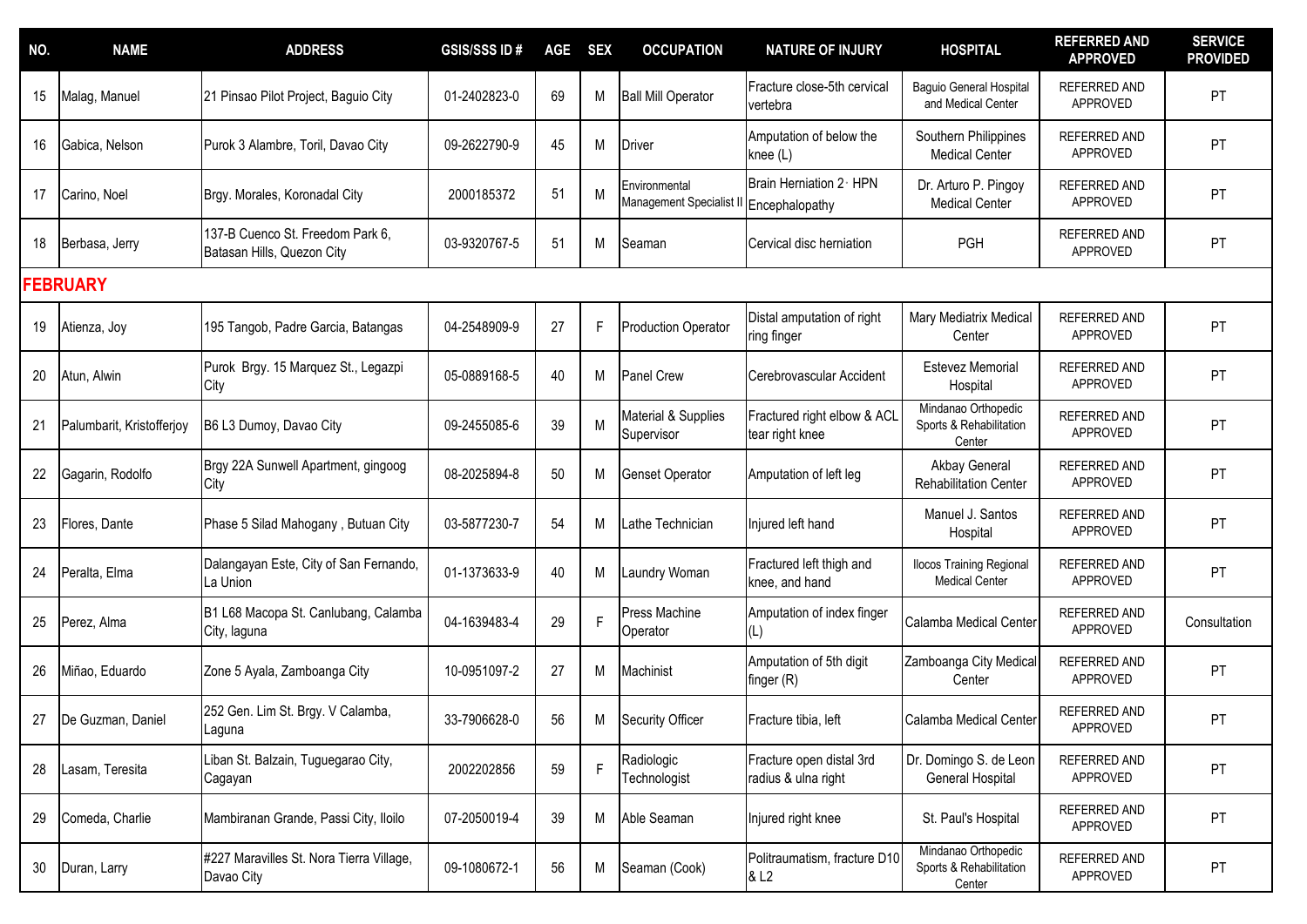| NO.          | <b>NAME</b>          | <b>ADDRESS</b>                                                         | <b>GSIS/SSS ID#</b> | AGE | <b>SEX</b> | <b>OCCUPATION</b>           | <b>NATURE OF INJURY</b>                                     | <b>HOSPITAL</b>                                                    | <b>REFERRED AND</b><br><b>APPROVED</b> | <b>SERVICE</b><br><b>PROVIDED</b> |
|--------------|----------------------|------------------------------------------------------------------------|---------------------|-----|------------|-----------------------------|-------------------------------------------------------------|--------------------------------------------------------------------|----------------------------------------|-----------------------------------|
| 31           | Barola, Jonas        | 1023 Phase 8 Brgy. 32 San Roque,<br>Legazpi City                       | 04-0602825-9        | 50  | M          | <b>Security Guard</b>       | CVD Infarct (R)<br>Hypertension                             | <b>Estevez Memorial</b><br>Hospital                                | <b>REFERRED AND</b><br>APPROVED        | PT                                |
| 32           | Escaros, Leo         | Entico St. Tiris, Gubat, Sorsogon                                      | 05-0847741-0        | 29  | M          | Motorman/Oiler              | Degenerative disc disease<br>L4-L5, L5-S1                   | Sorsogon Medical Mission<br>Group Hosp. & Medical<br>Services Coop | REFERRED AND<br>APPROVED               | PT                                |
| 33           | Mellina, Celeste     | B50 L14 Phase 6C Towerville Gaya-<br>gaya, San Jose del Monte, Bulacan | 33-4728267-2        | 41  | M          | <b>Security Officer</b>     | Fracture dislocation right<br>ankle                         | Jose B. Lingad Regional<br>Memorial Hospital                       | <b>REFERRED AND</b><br>APPROVED        | PT                                |
| 34           | Kiangan, Jess        | Proper, Paco, Mankayan, Benguet                                        | 01-1062044-8        | 42  | M          | Mucker                      | Lumbar spine injury                                         | Baguio General Hospital<br>and Medical Center                      | REFERRED AND<br>APPROVED               | Consultation                      |
| 35           | Abat, Elpidio        | Phase 3 101 Gabriela Silang, Baguio City                               | 01-0676033-8        | 53  | M          | Maintenance Laborer         | Cervical and lumbar<br>ostearthritis                        | Baguio General Hospital<br>and Medical Center                      | REFERRED AND<br>APPROVED               | Consultation                      |
| 36           | Mariano, Joselito    | Brgy. Turod Reina Mercedes, Isabela                                    | 01-1971150-7        | 30  | M          | .ineman                     | Amputation of both arms                                     | Cauyan Multi Specialty<br>Clinic                                   | <b>REFERRED AND</b><br>APPROVED        | Consultation                      |
| 37           | Pattalitan, Ericjohn | #2 Bacnor East, Burgos, Isabela                                        | 34-1724321-1        | 31  | M          | Sub-station tender          | Below the knee amputation<br>(R)                            | Cauyan Multi Specialty<br>Clinic                                   | REFERRED AND<br>APPROVED               | Consultation                      |
| 38           | Apostol, Tomas       | B34 L6 Rio del Grande Subd. Enrile,<br>Cagayan                         | 01-1699038-9        | 35  | M          | Social Welfare<br>Assistant | Fractured closes intraarticular<br>distal third radius left | Dr. Domingo S. de Leon<br><b>General Hospital</b>                  | <b>REFERRED AND</b><br><b>APPROVED</b> | PT                                |
| 39           | Tuddao, Franco       | Rg Village, Ugac Horter, tuguegarao City                               | 2003700556          | 34  | M          | Policemen                   | Fracture right knee                                         | Dr. Domingo S. de Leon<br>General Hospital                         | <b>REFERRED AND</b><br>APPROVED        | PT                                |
| 40           | Gonzales, Rommel     | 522 Sitio Ibaba Maguyam, Silang, Cavite                                | 34-1562369-7        | 32  | M          | Machine Operator            | Amputation of left hand                                     | The Medical City South<br>Luzon                                    | <b>REFERRED AND</b><br>APPROVED        | PT                                |
| 41           | Santiago, Joemar     | 108 Rambo Compd. Brgy. Tubigan,<br>Binan, Laguna                       | 04-1891569-3        | 28  | M          | Machine Operator            | Injured left hand                                           | The Medical City South<br>Luzon                                    | <b>REFERRED AND</b><br>APPROVED        | PT                                |
| 42           | Madroño, Joselito    | B8 L9 Andrea Paz, Barandal, Calamba<br>City, Laguna                    | 33-6078540-2        | 38  | M          | Process Technician          | Amputation of right hand                                    | Calamba Medical Center                                             | REFERRED AND<br>APPROVED               | Consultation                      |
| 43           | Assistio, Aurelio    | 209 Taal, Pulilan, Bulacan                                             | 03-9826383-4        | 53  | M          | Utility Worker              | Below the knee amputation                                   | <b>Fatima University</b><br><b>Medical Center</b>                  | REFERRED AND<br>APPROVED               | Consultation                      |
| 44           | Coyoca, Eddie        | 1469 Ibayo St. Cordero Townhouse<br>Malinta, Valenzuela City           | 02-0544355-6        | 56  | M          | Seaman (Cook)               | Slipped Disc L4-L5,<br>Hypertension, Inguinal Hernia        | <b>Fatima University</b><br><b>Medical Center</b>                  | REFERRED AND<br>APPROVED               | PT                                |
| 45           | Duran, Winefredo     | Phase 14 Upper Mandayan, San Vicente,<br><b>Butuan City</b>            | 09-1061937-4        | 50  | M          | Seaman                      | Subpectoral biceps<br>tonedesis                             | Manuel J. Santos<br>Hospital                                       | REFERRED AND<br>APPROVED               | PT                                |
| 46           | Macahilig, Reggie    | 1195 Kabatulan St., Mapulang Lupa,<br>Valenzuela City                  | 33-9499680-1        | 30  | M          | Power Press Operator        | Amputation of right index<br>and middle finger              | <b>Fatima University</b><br><b>Medical Center</b>                  | REFERRED AND<br>APPROVED               | PT                                |
| <b>MARCH</b> |                      |                                                                        |                     |     |            |                             |                                                             |                                                                    |                                        |                                   |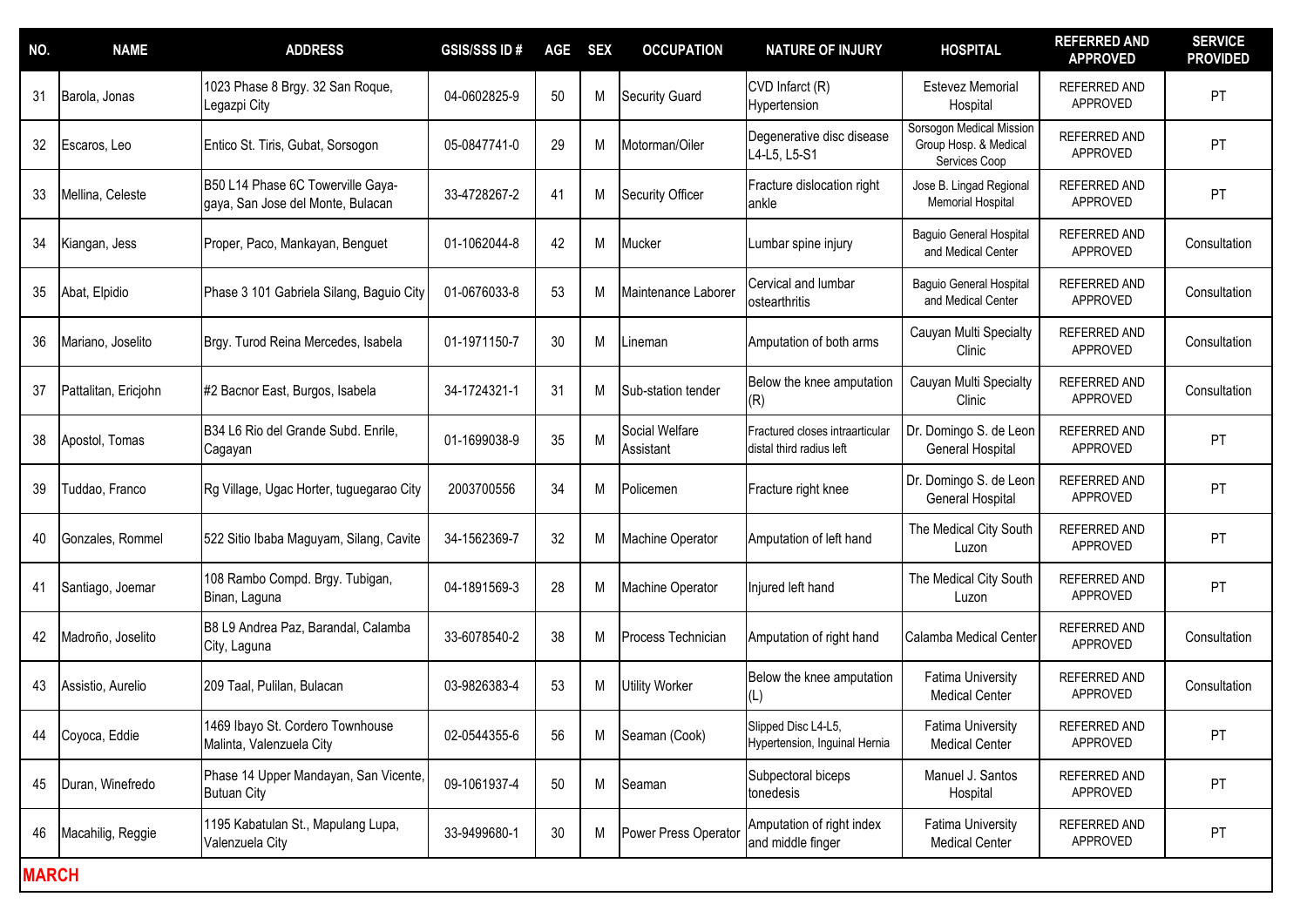| NO. | <b>NAME</b>         | <b>ADDRESS</b>                                                                 | <b>GSIS/SSS ID#</b> | <b>AGE</b> | <b>SEX</b> | <b>OCCUPATION</b>          | <b>NATURE OF INJURY</b>                         | <b>HOSPITAL</b>                                                    | <b>REFERRED AND</b><br><b>APPROVED</b> | <b>SERVICE</b><br><b>PROVIDED</b> |
|-----|---------------------|--------------------------------------------------------------------------------|---------------------|------------|------------|----------------------------|-------------------------------------------------|--------------------------------------------------------------------|----------------------------------------|-----------------------------------|
| 47  | Coyoca, Constancio  | Purok Mauswagon, brgy. Labangal, Gen.<br>Santos City                           | 07-0628871-5        | 60         | M          | <b>Truck Driver</b>        | Cerebrovascular Accident                        | St. Elizabeth Hospital                                             | <b>REFERRED AND</b><br>APPROVED        | PT                                |
| 48  | Ballindo, Paul Sean | Bik 7 Lot 1 Villa Elena, Langkaan I,<br>Dasmarinas Cavite                      | 33-7574676-6        | 33         | M          | Seaman(Ordinary<br>Seaman) | <b>Amputation Right Index</b><br>Finger         | PGH                                                                | <b>REFERRED AND</b><br>APPROVED        | PT                                |
| 49  | Mendez, Glicerio    | B29 L29 Legion II-B Carsadang Bago,<br>Imus Cavite                             | 03-7041819-9        | 56         | M          | Seaman(Fitter)             | Fracture Left Knee,<br>Lumbosacral Injury S1-L5 | PGH                                                                | REFERRED AND<br><b>APPROVED</b>        | PT                                |
| 50  | Lopez, Martin       | Bik 9-C Lot 3 Barcelona St. Lessandra<br>Camella Homes, Mo;ino, Bacoor, Cavite | 09-1250536-3        | 48         | M          | Seaman (Oiler)             | Dislocation of Lumbar spine                     | PGH                                                                | <b>REFERRED AND</b><br>APPROVED        | PT                                |
| 51  | Barcena, Herbert    | 1655 Kahilum 3, Pandagan Manila                                                | 03-9561517-1        | 51         | Μ          | Carpenter                  | <b>Amputation Right Index</b><br>Finger         | PGH                                                                | <b>REFERRED AND</b><br>APPROVED        | PT                                |
| 52  | Ouano, Salvador     | L28 B15 S Broke 1 San Francisco,<br>Gneral Trias, Cavite                       | 33-0562186-4        | 56         | M          | Seaman/Plumber             | Mild Degenerative Disc<br><b>Bulges</b>         | PGH                                                                | REFERRED AND<br>APPROVED               | PT                                |
| 53  | Egana, Michelle     | 528 B24 Lawaan St. Brgy. Capri,<br>Novaliches, Quezon City                     |                     | 24         | F          | Factory worker             | Amputation of small finger<br>(L)               | PGH                                                                | REFERRED AND<br>APPROVED               | PT                                |
| 54  | Toleran, Ronald     | Rodriguez St., Zone 11, Sta. Barbara,<br><b>Iloilo</b>                         | 07-2047571-1        | 44         | M          | <b>Ordinary Seaman</b>     | Lumbar spine injury                             | West Visayas State<br>University Medical Center                    | REFERRED AND<br>APPROVED               | PT                                |
| 55  | Gutierrez, Ruben    | Phase 5 Butag 6, Bulan, Sorsogon                                               | 03-7444570-2        | 51         | M          | <b>Security Guard</b>      | Below the knee amoutation<br>(R)                | Sorsogon Medical Mission<br>Group Hosp. & Medical<br>Services Coop | <b>REFERRED AND</b><br>APPROVED        | Consultation                      |
| 56  | Bondoc, Tanacio     | prk 13 San Rafael Mabiga, Mabalacat<br>City, Pampanga                          | 02-0965235-6        | 50         | M          | Asst. Bread Baker          | Fracture right hand                             | Mother Theresa of Calcutta<br><b>Medical Center</b>                | <b>REFERRED AND</b><br>APPROVED        | PT                                |
| 57  | Bobis, Christian    | B2 L14 Belcrest Subd. Las Pinas City                                           | 34-4015628-1        | 24         | M          | Technician                 | Above the Knee Amputation                       | The Medical City South<br>Luzon                                    | REFERRED AND<br>APPROVED               | Consultation                      |
| 58  | Abellara, Reynald   | 572 Litex Road Purok 12 Barangay<br>Common Wealth Quezon City                  | 34-0817190-7        | 27         | M          | Security<br>Guard(OSHC)    | Fracture Elbow                                  | PGH                                                                | <b>REFERRED AND</b><br>APPROVED        | PT                                |
| 59  | Campos, Jay         | 48 E-Sto Nino Barangay Holy Spirit<br>Republic Avenue, Quezon City             | 33-5276210-3        | 37         | M          | Seaman(Ordinary<br>Seaman) | Fracture Dislocation of<br>Lumbar Spine         | <b>PGH</b>                                                         | REFERRED AND<br>APPROVED               | PT                                |
| 60  | Esmeña, Eleazar     | 51 MY Homes Phase 14 Unit 8 Marvex<br>Drive, Balingasa, Quezon city            | 03-3515963-9        | 57         | М          | Supervisor                 | Severe Ankylosis of<br>Shoulder Joint, Left     | PGH                                                                | REFERRED AND<br>APPROVED               | PT                                |
| 61  | Taroja, William Jr. | Prk 2 Magsaysay, Carmen, Davao del<br>Norte                                    | 09-3588602-7        | 24         | М          | Welder                     | Amputationof right index<br>finger              | Panabo Polymeidic<br>Hospital                                      | REFERRED AND<br>APPROVED               | <b>PT</b>                         |
| 62  | Murillo, Alexander  | Purok 3 Brgy. Palanog, Camalig, Albay                                          | 33-2542336-9        | 40         | M          | Dump Truck Driver          | umbar spine injury                              | <b>Estevez Memorial</b><br>Hospital                                | REFERRED AND<br>APPROVED               | PT                                |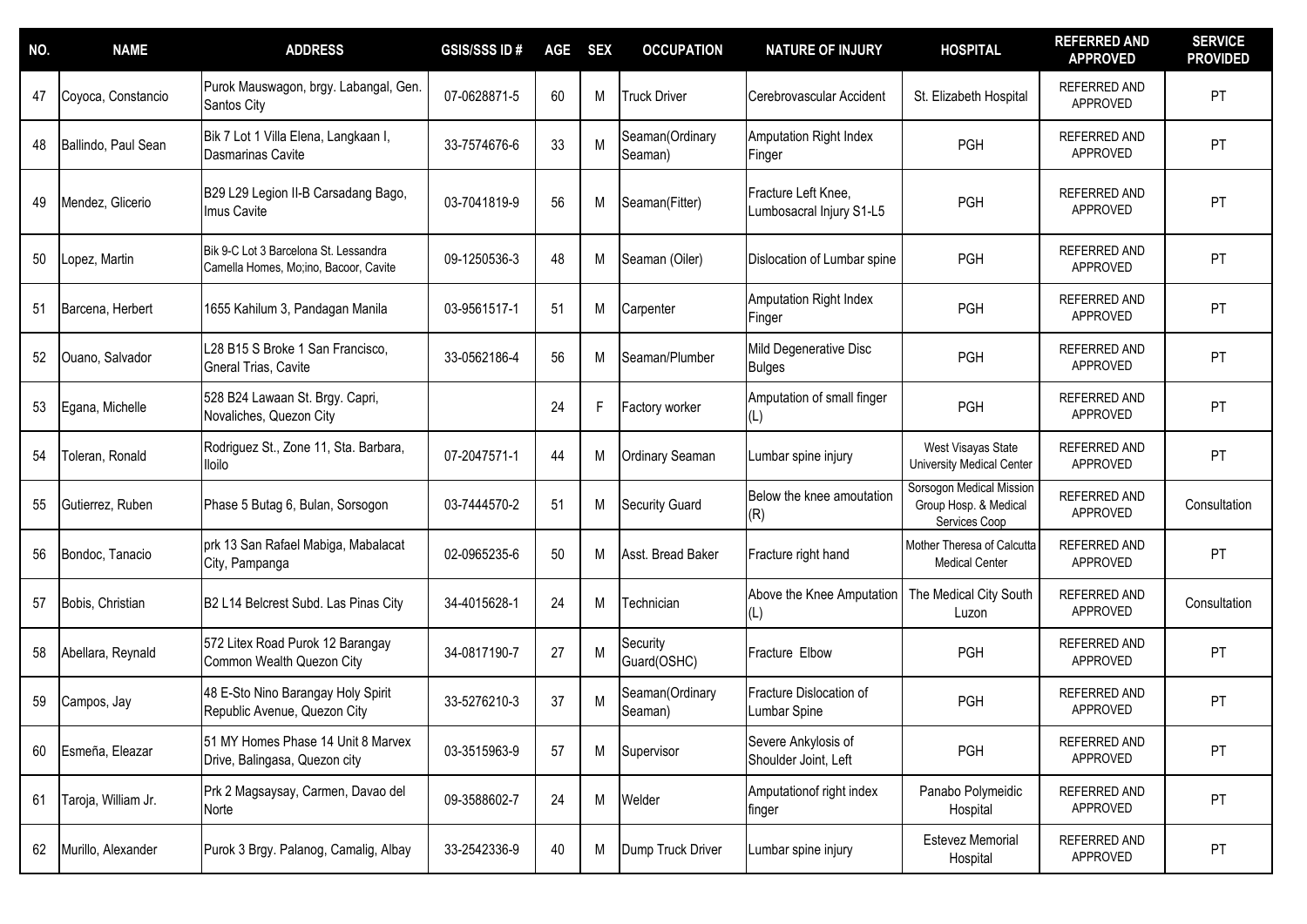| NO.          | <b>NAME</b>        | <b>ADDRESS</b>                                                                | <b>GSIS/SSS ID#</b> | <b>AGE</b> | <b>SEX</b>   | <b>OCCUPATION</b>                        | <b>NATURE OF INJURY</b>                                            | <b>HOSPITAL</b>                                     | <b>REFERRED AND</b><br><b>APPROVED</b> | <b>SERVICE</b><br><b>PROVIDED</b> |
|--------------|--------------------|-------------------------------------------------------------------------------|---------------------|------------|--------------|------------------------------------------|--------------------------------------------------------------------|-----------------------------------------------------|----------------------------------------|-----------------------------------|
| 63           | Capitulo, Sharon   | Aquino Page Village, Aranguren, Capas,<br>Tarlac                              | 02-1903247-4        | 33         | $\mathsf{F}$ | Weaver                                   | Fracture left leg                                                  | Mother Theresa of Calcutta<br><b>Medical Center</b> | REFERRED AND<br>APPROVED               | X-ray                             |
| 64           | Rivera, Emmanuel   | Purok Santan, Lucban, Abulug, Cagayan                                         | 2002224024          | 52         | M            | SPO <sub>3</sub>                         | Head injury                                                        | Dr. Domingo S. de Leon<br>General Hospital          | REFERRED AND<br>APPROVED               | Consultation                      |
| 65           | Giray, Louie       | 27 PAT Senador St. San Francisco del<br>Monte, Quezon City                    | 33-4623137-8        | 42         | M            | Liaison Work                             | Fracture Righr Tibia                                               | PGH                                                 | <b>REFERRED AND</b><br>APPROVED        | PT                                |
| 66           | Rojo, Ariel        | Blk 4 Lot 3 Phase IC Rizal Technopark<br>Subd. Barangay San Juan Taytay Rizal | 03-6943025-6        | 53         | M            | Seaman(Fitter)                           | Open Fracture & Dislocation<br>of Meta Carpal Jooint Right         | PGH                                                 | <b>REFERRED AND</b><br>APPROVED        | PT                                |
| <b>APRIL</b> |                    |                                                                               |                     |            |              |                                          |                                                                    |                                                     |                                        |                                   |
| 67           | Salmo, Adelmo      | Blk. 45 L5 Arabella Homes 2, Cabuyao,<br>Laguna                               | 33-8104917-2        | 32         | M            | <b>Cabin Steward</b>                     | L4-L5 Disc Protusion                                               | Calamba Medical Center                              | <b>REFERRED AND</b><br>APPROVED        | PT                                |
| 68           | Magnampo, Abelardo | Marquez St., Brgy. 14, Ilanod, Legazpi<br>City, Albay                         | 03-2616745-2        | 65         | M            | <b>Driver</b>                            | Cerebral Infraction                                                | <b>Estevez Memorial</b><br>Hospital                 | <b>REFERRED AND</b><br>APPROVED        | PT                                |
| 69           | Lapus, Edmund      | Mosa st, Brgy. 5, Camalig, Albay                                              | 08-1058988-9        | 45         | M            | <b>Third Engineer</b><br>(Seaman)        | Disc Protusion L4L5<br>w/nerve root compression                    | <b>Estevez Memorial</b><br>Hospital                 | <b>REFERRED AND</b><br>APPROVED        | PT                                |
| 70           | Leuterio, Joseph   | Unit 12 A 23 Franceaca Towers SCT.<br>Borromeo Corner Edsa, Quezon City       | 33-0886338-6        | 47         | M            | Machine Operator                         | L4-L5/ L5-S1 Disc<br>Herniation                                    | PGH                                                 | REFERRED AND<br>APPROVED               | PT                                |
| 71           | Ebue, Rolando      | Blk 6 Lot 5 Sampaguita St. Camella<br>Homes, Bacoor Cavite                    |                     | 47         | M            | Seaman(Chief Cook)                       | Fracture/Dislocation Lumbar<br>Spine                               | PGH                                                 | REFERRED AND<br>APPROVED               | PT                                |
| 72           | Albarico, Jansen   | Blk 8 Lot 8 Lucena St. Phase 2 Southern<br>Leyte, Imus Cavite                 | 03-7169119-3        | 54         | M            | Seaman(3rd Engineer) Fracture Right Foot |                                                                    | PGH                                                 | REFERRED AND<br>APPROVED               | PT                                |
| 73           | Lusterio, Rommel   | Calaanan, Canito-An, Cagayan De Oro<br>City                                   | 08-1850974-8        | 29         | M            | <b>Hotel Maintenance</b>                 | fracture, Proximal Tibia                                           | Northern Mindanao<br><b>Medical Center</b>          | REFERRED AND<br>APPROVED               | PT                                |
| 74           | Masaglang, Enrique | Purok 1 Ext. B'laan Community village,<br>Labangal, General Santos City       | 09-2302693-8        | 41         | M            | <b>Security Guard</b>                    | Bicondylar tibial Plateau<br>Fracture, Left pulmonary<br>contusion | St. Elizabeth Hospital                              | REFERRED AND<br>APPROVED               | <b>PT</b>                         |
| 75           | Maghinay, Jaime    | Salocal, Pasinanca, Zamboanga City                                            | 09-1179845-6        | 49         | M            | Quarter                                  | incomplete amputation                                              | Zamboanga City Medical<br>Center                    | REFERRED AND<br>APPROVED               | Consultation                      |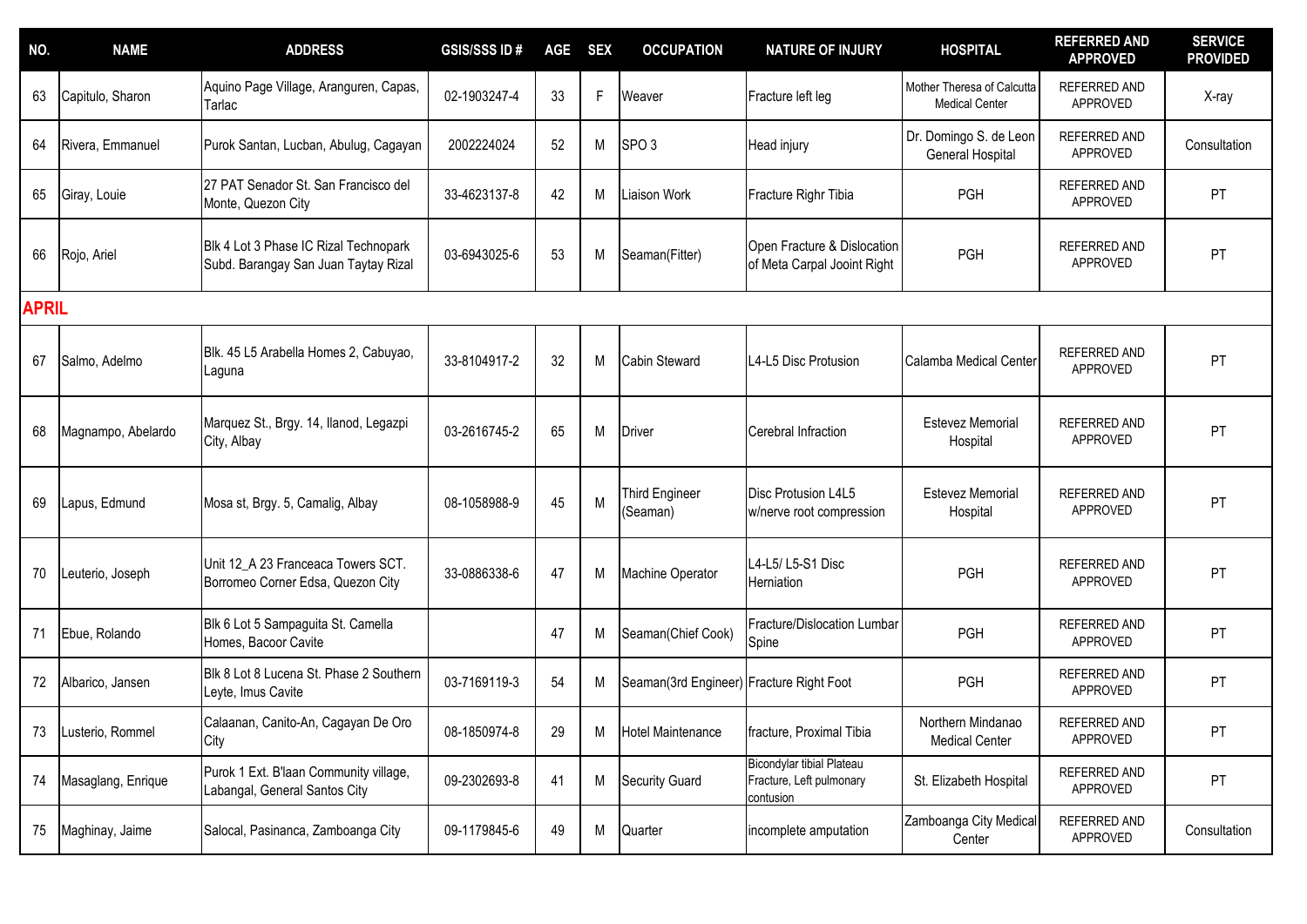| NO.        | <b>NAME</b>         | <b>ADDRESS</b>                                                      | <b>GSIS/SSS ID#</b> | <b>AGE</b> | <b>SEX</b> | <b>OCCUPATION</b>         | <b>NATURE OF INJURY</b>                                                       | <b>HOSPITAL</b>                        | <b>REFERRED AND</b><br><b>APPROVED</b> | <b>SERVICE</b><br><b>PROVIDED</b> |
|------------|---------------------|---------------------------------------------------------------------|---------------------|------------|------------|---------------------------|-------------------------------------------------------------------------------|----------------------------------------|----------------------------------------|-----------------------------------|
| 76         | Ignacio, Abdulhan   | Tigbuhay, Tungawan, Zamboanga<br>Sibugay                            | 10-0497231-1        | 50         | M          | Laborer                   | <b>Traumatic Amputation</b>                                                   | Zamboanga City Medical<br>Center       | REFERRED AND<br>APPROVED               | PT                                |
| 77         | Gallardo, Rolyn     | cancatan, City of San Fernando, La<br>Union                         | 01-1061599-0        | 42         | E          | Pump<br>Attendant/Cashier | Fracture bistal tibia                                                         | Lorma Medical center                   | REFERRED AND<br>APPROVED               | PT                                |
| 78         | Quinco, Ramulfo     | Purok Saludin Labangal, General Santos<br>City                      | 09-0558326-6        | 55         | M          | <b>Truck Driver</b>       | Cervical Stenosis C3-C5<br>Segment                                            | St. Elizabeth Hospital                 | REFERRED AND<br>APPROVED               | Consultation                      |
| 79         | Yuson, Reynaldo Sr. | San Roque, Ipil, Ormoc City                                         | 06-0456137-2        | 58         | M          | Mechanic<br>maintenance   | Malleolar fracture, left, slight                                              | <b>OSPA-Farmers' Medical</b><br>Center | REFERRED AND<br>APPROVED               | PT                                |
| 80         | Tagra, Virgilio     | Southern Leyte                                                      | 03-9348570-1        | 49         | M          | Lineman                   | left arm and left leg<br>(amputation)                                         | <b>OSPA-Farmers' Medical</b><br>Center | REFERRED AND<br>APPROVED               | Consultation                      |
| 81         | Madredejo, Herbert  | San Isidro, Maasin City, Southern Leyte                             | 33-46961332         | 36         | M          | Groundman                 | Skull, right arm, left leg                                                    | <b>OSPA-Farmers' Medical</b><br>Center | REFERRED AND<br>APPROVED               | Consultation                      |
| 82         | De Castro, Joel     | Phase 3 blk 10 lot 20 Lake side Cabuyao,<br>Laguna                  | 01-110910735-2      | 36         | M          | <b>Production Crew</b>    | right hand                                                                    | Calamba Medical Center                 | REFERRED AND<br>APPROVED               | PT                                |
| 83         | Torio, Rogelio      | District 1, Meime Mercedez                                          | 33-33552547-7       | 42         | M          | Laborer                   | Open wound of right hand                                                      | Cauayan Multi Specialty<br>Clinic      | REFERRED AND<br>APPROVED               | PT                                |
| 84         | Clamosa, Romeo      | 3 legaspi St. Barangay Culiat, Pael,<br>Quezon City                 | 03-5609774-1        | 58         | M          | Seaman(Oiler)             | Fracture Dislocation of<br>Lumbar Spine                                       | PGH                                    | <b>REFERRED AND</b><br>APPROVED        | PT                                |
| 85         | Munzon Segundo      | 018 Medicion 2B, Imus City, Cavite                                  | 03-8986565-2        | 51         | M          | <b>Senior Waiter</b>      | Periarticular Hypertropic<br>lipping are seen in the left<br>side of the knee | PGH                                    | REFERRED AND<br>APPROVED               | PT                                |
| 86         | <b>Acuin Roel</b>   | Samar                                                               | 3-36691442-6        | 37         | M          | Warehouse Man             | Amputation Right Four<br>Fingers                                              | PGH                                    | REFERRED AND<br>APPROVED               | PT                                |
| 87         | Rozal, Evelyn       | 1457 Gavina Subd. Panabo City                                       | 58021002061         | 59         | F          | Teacher 2                 | Post stroke symptoms                                                          | Panabo Polymeidic<br>Hospital          | REFERRED AND<br>APPROVED               | PT                                |
| 88         | Dizon, Renilo       | New City Food House Inc. 16 Kalayaan<br>Avenue Diliman, Quezon City | 03-7220661-3        | 53         | M          | <b>Driver</b>             | Fractured/Numbness of<br>Fingers                                              | PGH                                    | REFERRED AND<br>APPROVED               | PT                                |
| <b>MAY</b> |                     |                                                                     |                     |            |            |                           |                                                                               |                                        |                                        |                                   |
| 89         | Tello, kevin        | P-Manguimbuhaton, Agusan Pequeno,<br><b>Butuan City</b>             | 08-2294897-1        | 23         | M          | Merchandiser              | Spinal Cord Injury                                                            | Manuel J. Santos<br>Hospital           | REFERRED AND<br>APPROVED               | PT                                |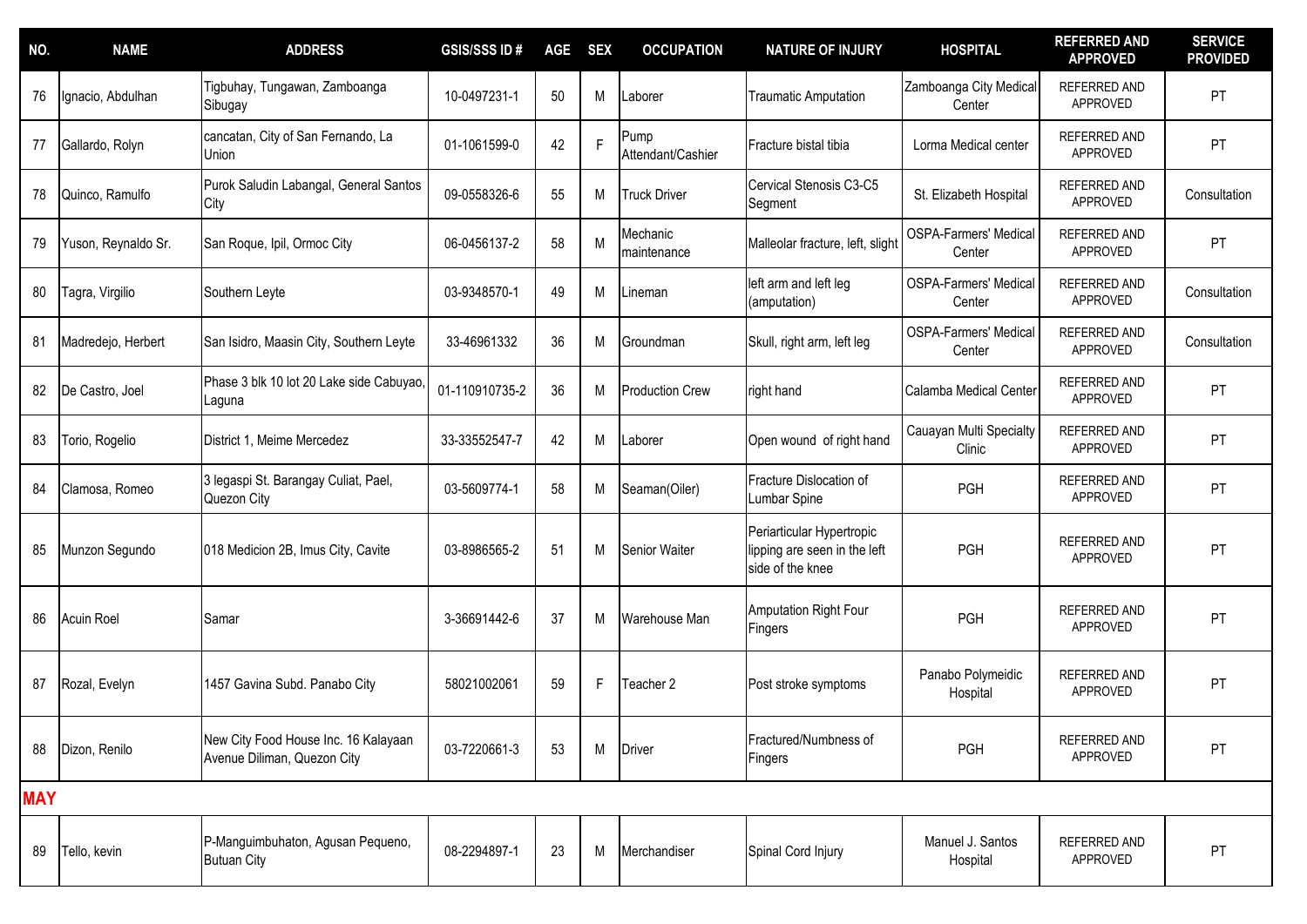| NO. | <b>NAME</b>            | <b>ADDRESS</b>                                                                           | <b>GSIS/SSSID#</b> | <b>AGE</b> | <b>SEX</b> | <b>OCCUPATION</b>     | <b>NATURE OF INJURY</b>                                  | <b>HOSPITAL</b>                                          | <b>REFERRED AND</b><br><b>APPROVED</b> | <b>SERVICE</b><br><b>PROVIDED</b> |
|-----|------------------------|------------------------------------------------------------------------------------------|--------------------|------------|------------|-----------------------|----------------------------------------------------------|----------------------------------------------------------|----------------------------------------|-----------------------------------|
| 90  | Gomez, Regino          | P-4 Tugas, brgy. Triangulo, Nasipit,<br>Agusan del Norte                                 | 03-9766571-8       | 48         | M          | Pumpman               | 2nd degree Skin Burn                                     | Manuel J. Santos<br>Hospital                             | REFERRED AND<br>APPROVED               | Consultation                      |
| 91  | Rentor, Jose Jorge     | P-2 Brgy. Road Matabao, Buenavista,<br>Agusan del Norte                                  | 08-0718516-0       | 52         | M          | Fitter                | Injury of left index and<br>Thumb Finger                 | Manuel J. Santos<br>Hospital                             | REFERRED AND<br>APPROVED               | PT                                |
| 92  | Punzalan, Anna Marie   | 1534 Interior 10, Canonigo St. Paco<br>Manila                                            | 33-4850613-7       | 36         | F          | Promodizer            | Fracture/Dislocation of<br>Lumbar Spine                  | PGH                                                      | REFERRED AND<br>APPROVED               | PT                                |
| 93  | Seguisa, Helen         | B2 L39 Malesedo Homes, Phase 3-A,<br><b>General Santos City</b>                          | 09-1657665-7       | 45         | F          | <b>Dietary Staff</b>  | Fracture left arm/hand                                   | <b>General Santos Doctors</b><br>Hospital                | REFERRED AND<br>APPROVED               | PT                                |
| 94  | Arellano, Ferdinand    | B25 I18 Phase 1-A, GenSan Ville,<br><b>General Satos City</b>                            | CM-4320949         | 52         | M          | <b>Bailiff II</b>     | <b>Fracture Closed Lateral</b><br><b>Tibial Platteau</b> | St. Elizabeth Hospital                                   | REFERRED AND<br>APPROVED               | PT                                |
| 95  | Solis, Benjamin Rafael | 403 Dalia St. Flores Village, Bangkal,<br>Davao City                                     | 09-1637841-5       | 43         | M          | Supervisor            | <b>Fracture Clavicle</b>                                 | Mindanao Orthopedic<br>Sports & Rehabilitation<br>Center | REFERRED AND<br>APPROVED               | Consultation                      |
| 96  | Gaerlan, Ryan          | #98 Velasco St. Ili Sur, San Juan, La<br>Jnion                                           | 01-1250801-8       | 38         | M          | <b>Bar Waiter</b>     | Mild Disc Bulges (L2-L3, L3-<br>L4 and L5-S1)            | Lorma Medical center                                     | REFERRED AND<br>APPROVED               | <b>MRI</b>                        |
| 97  | Alaurin, Jomar         | p-3 Tinago, Buyuan, Legazpi City                                                         | 05-0676678-3       | 33         | M          | <b>Security Guard</b> | Fracture of Shaft of Femur,<br>right                     | <b>Estevez Memorial</b><br>Hospital                      | REFERRED AND<br>APPROVED               | Consultation                      |
| 98  | Barredo, Jumar         | 75 Remegio St. Barangay Maysilo,<br>Malabon City                                         | 33-8772997-5       | 33         | M          | Helper                | Fracture Right Ankle                                     | PGH                                                      | REFERRED AND<br>APPROVED               | PT                                |
| 99  | Calimpong, Jhony       | 344-A Chico St. Cembo Makati City                                                        | 33-7842672-4       | 35         | M          | Seaman(Ordinary)      | Fracture/Dislocation of<br><b>Lumbar Spine</b>           | PGH                                                      | REFERRED AND<br>APPROVED               | PT                                |
|     | 100 Buhangin, Bob      | Blk 7 Lot 4 PH3 Main Avenue Summer<br>Point Country Homes Pasong Buaya II<br>Imus Cavite | 06-19659663-5      | 39         | M          | Seaman(Bosun)         | Oblique Fracture                                         | <b>PGH</b>                                               | REFERRED AND<br>APPROVED               | <b>PT</b>                         |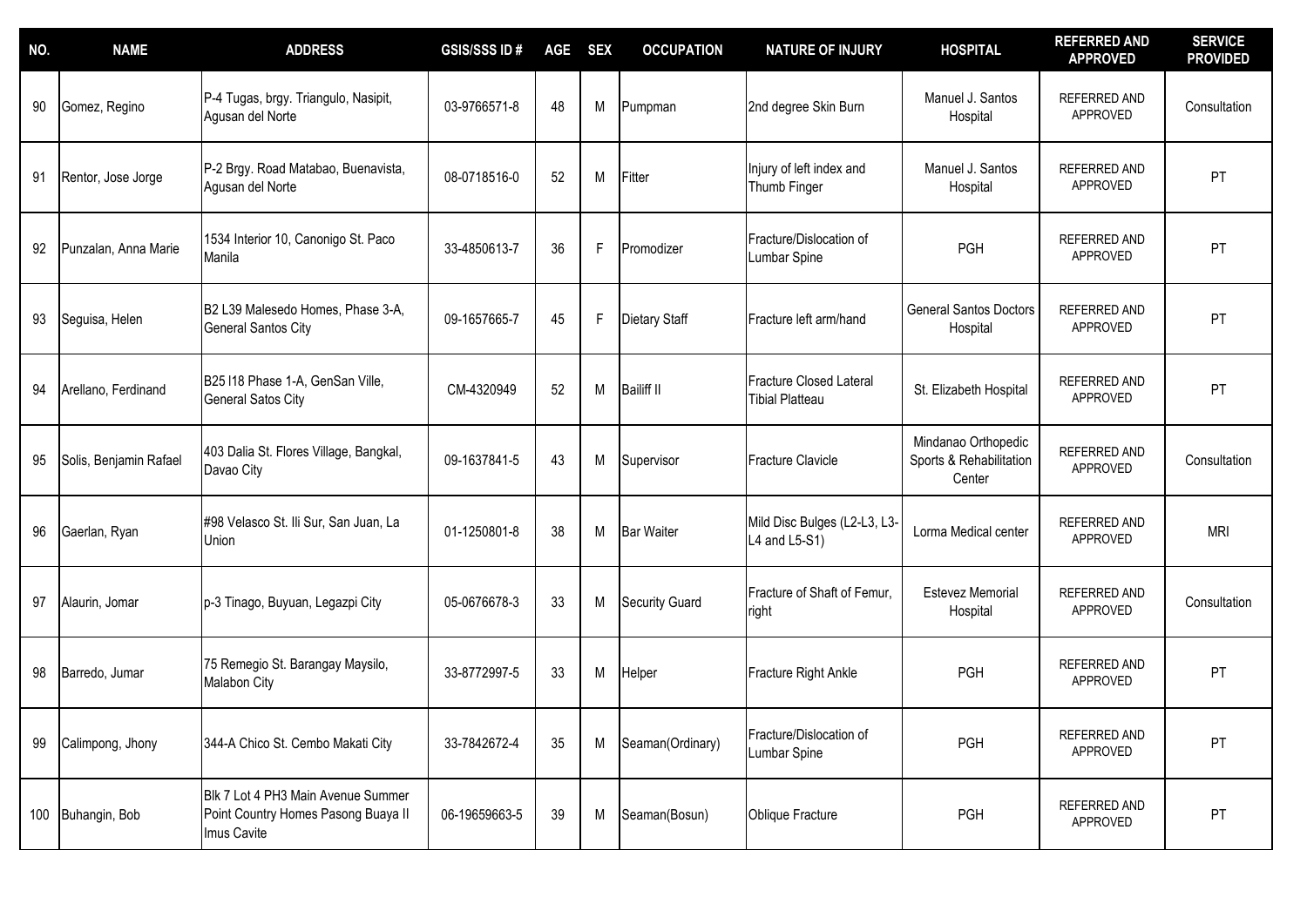| NO.         | <b>NAME</b>            | <b>ADDRESS</b>                                                | <b>GSIS/SSS ID#</b> | <b>AGE</b> | <b>SEX</b> | <b>OCCUPATION</b>                            | <b>NATURE OF INJURY</b>                  | <b>HOSPITAL</b>               | <b>REFERRED AND</b><br><b>APPROVED</b> | <b>SERVICE</b><br><b>PROVIDED</b> |
|-------------|------------------------|---------------------------------------------------------------|---------------------|------------|------------|----------------------------------------------|------------------------------------------|-------------------------------|----------------------------------------|-----------------------------------|
| 101         | Hermoso, Obed          | Upper Quinokol, Inawayan, Sta. Cruz,<br>Davao del Sur         | 09-3431616-1        | 23         | M          | <b>Coconut Operating</b><br>Machine Operator | Amputation of Below Elbow<br>(R)         | Panabo Polymeidic<br>Hospital | REFERRED AND<br>APPROVED               | Consultation                      |
|             | 102 Bacang, Leonel     | QuartsSt. Crystal Plain Subd. Gredu,<br>Panabo City           | 09-3023316-7        | 31         | M          | Credit & Sales<br>Representative             | Fractured Left Shoulder                  | Panabo Polymeidic<br>Hospital | REFERRED AND<br>APPROVED               | PT                                |
| 103         | Costas, Rommel         | Malusing, Brgy. Zone 1 Sta. Cruz, Davao<br>del Sur            | 09-2605606-0        | 36         | M          | <b>Blancher Operator</b>                     | Amputation of right thumb<br>finger      | Panabo Polymeidic<br>Hospital | <b>REFERRED AND</b><br>APPROVED        | Consultation                      |
| <b>JUNE</b> |                        |                                                               |                     |            |            |                                              |                                          |                               |                                        |                                   |
| 104         | Morales, Angelus       | Brgy. Babag, Phase 4, Butuan City                             | 33-1544265-1        | 44         | M          | Seaman                                       | Cerebrovascular disease                  | Manuel J. Santos<br>Hospital  | REFERRED AND<br>APPROVED               | PT                                |
| 105         | Genciana, Jefferson    | Purok 13-A MC Village, brgy. Fatima B4<br>L8 Gen. Santos City | 33-6772773-5        | 39         | M          | Seaman                                       | Calcanus fracture on right<br>ankle      | St. Elizabeth Hospital        | REFERRED AND<br>APPROVED               | PT                                |
| 106         | Sumili, Jose Danny     | B26 L11 Dona Soledad P-2B Gen.<br>Santos City                 | 09-1346612-6        | 53         | M          | Seaman                                       | Lumbar spine injury                      | St. Elizabeth Hospital        | REFERRED AND<br>APPROVED               | PT                                |
| 107         | Cacananta, Enrique     | 101 Tagumpay St., Tondo, Manila                               | 33-0395387-7        | 46         | M          | Seaman                                       | Fracture, Dislocation of<br>lumbar spine | PGH                           | <b>REFERRED AND</b><br><b>APPROVED</b> | PT                                |
| 108         | Junio, Jeecin          | 54 Lagoon St. Feria Rd. Old Balara,<br>Diliman, Quezon City   | 33-7466693-1        | 33         | M          | <b>Security Guard</b>                        | Fractured right leg                      | <b>PGH</b>                    | <b>REFERRED AND</b><br>APPROVED        | PT                                |
| 109         | Nalam, Herson          | B1 L15 Rosewood Plain Subd. Villa<br>Kananga, Butuan City     | 33-5501471-9        | 43         | M          | Seaman                                       | Fracture of distal radius                | Manuel J. Santos<br>Hospital  | REFERRED AND<br>APPROVED               | PT                                |
|             | 110 Alcala, Esperidion | 572 Sitio III San Jose, Mandaluyong City                      | 03-8006785-7        | 56         | M          | Seaman(Ordinary)                             | Amputation Right Index<br>Finger         | PGH                           | REFERRED AND<br>APPROVED               | PT                                |
|             | 111 Farinas, Hector    | 1003 Talundon St. Pandacan, Manila                            | 33-2642846-2        | 39         | M          | Seaman(Cook)                                 | L3-L4 Disc Bulge                         | PGH                           | REFERRED AND<br>APPROVED               | PT                                |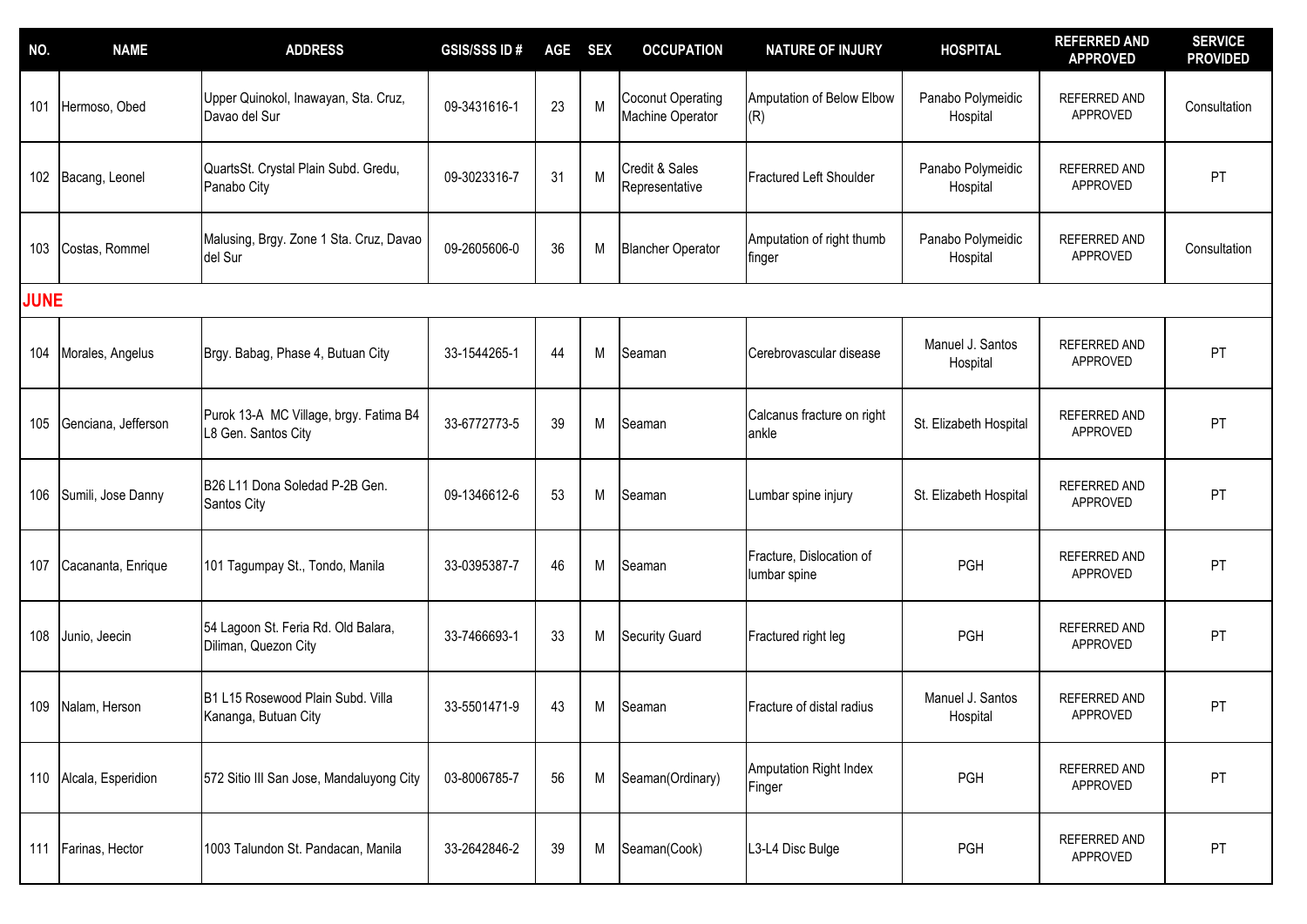| NO. | <b>NAME</b>          | <b>ADDRESS</b>                                                                           | <b>GSIS/SSS ID#</b> | <b>AGE</b> | <b>SEX</b> | <b>OCCUPATION</b>          | <b>NATURE OF INJURY</b>                 | <b>HOSPITAL</b>                                          | <b>REFERRED AND</b><br><b>APPROVED</b> | <b>SERVICE</b><br><b>PROVIDED</b> |
|-----|----------------------|------------------------------------------------------------------------------------------|---------------------|------------|------------|----------------------------|-----------------------------------------|----------------------------------------------------------|----------------------------------------|-----------------------------------|
| 112 | Gamayao, Christopher | Block CB Lot 7C Sta. Lucia Rest<br>Magalang, Pampanga                                    | 02-1609457-0        | 30         | M          | Machine Operator           | Fractured right leg                     | Mother Theresa of<br>Calcutta Medical Center             | REFERRED AND<br>APPROVED               | PT                                |
| 113 | Manalo, Michael      | Jady Cruz, Tetuan, Zamboanga City                                                        | 10-0596897-1        | 42         | M          | Boatswain                  | Amputation of below knee<br>(R)         | Zamboanga City Medical<br>Center                         | REFERRED AND<br>APPROVED               | Consultation                      |
| 114 | Felongco, Reynaldo   | San Roque, Dumalag, Capiz                                                                | 2002348988          | 36         | M          | <b>Head Teaccher III</b>   | Below elbow amputation (L)              | St. Anthony College<br>Hospital                          | REFERRED AND<br><b>APPROVED</b>        | PT                                |
|     | 115 Condino, Julius  | 1933 Kapalaran St. Litex Road barangay<br>Commonwealth Quezon City                       | 34-02789324         | 27         | M          | Rider                      | Left Ankle Bone Montise                 | <b>PGH</b>                                               | REFERRED AND<br>APPROVED               | PT                                |
| 116 | Bernales, Larry      | 1158 Esmeralda St. Tondo Manila                                                          | 33-20288282         | 45         | M          | Seaman(oiler)              | Fracture Dislocation of<br>Lumbar Spine | PGH                                                      | <b>REFERRED AND</b><br>APPROVED        | PT                                |
| 117 | Hibaya, Justiniano   | Blk 3 Lot 58 Phase 1-C Kasiglahan<br>Village barangay San Jose Montalban<br><b>Rizal</b> | 08-0891040-2        | 49         | M          | <b>Security Guard</b>      | <b>Fractured Right Knee</b>             | PGH                                                      | REFERRED AND<br>APPROVED               | PT                                |
| 118 | Cabilatazan, Ronel   | San Julian East, agoo, La Union                                                          | 01-1862221-5        | 29         | М          | <b>Truck Helper</b>        | Patellar fracture (R)                   | <b>Ilocos Training Regional</b><br><b>Medical Center</b> | REFERRED AND<br>APPROVED               | PT                                |
| 119 | Sabarillo, Ronalyn   | #52 J. P. Rizal St., Brgy. Poblacion,<br>Magdalena, Laguna                               | 04-2850599-6        | 25         | F          | <b>Production Operator</b> | Right index amputation                  | Laguna Holy Family<br>Hiospital                          | REFERRED AND<br>APPROVED               | Consultation                      |
| 120 | Aragon, Venancio     | 80-C Brgy. 00B1 Majayjay, Laguna                                                         | 04-0606611-4        | 48         | M          | Oiler                      | Achiles tendon left ankle               | Laguna Holy Family<br>Hiospital                          | REFERRED AND<br>APPROVED               | PT                                |
| 121 | Llemit, Cresenti     | B5 L5 16 Graceland Homes Gen. T. De<br>Leon, Valenzuela City                             | 33-1346426-2        | 47         | M          | Seaman                     | Fracture right elbow                    | <b>Fatima University</b><br><b>Medical Center</b>        | REFERRED AND<br>APPROVED               | PT                                |
|     | 122 Diaz, Mary Jane  | B42 L40 Rondalla St. Lagro Subd.<br>Quezon City                                          | 33-1541727-5        | 44         | F          | Receptionist               | HPN L5-S1 with<br>Radiculopathy, Right  | <b>Fatima University</b><br><b>Medical Center</b>        | REFERRED AND<br>APPROVED               | Consultation                      |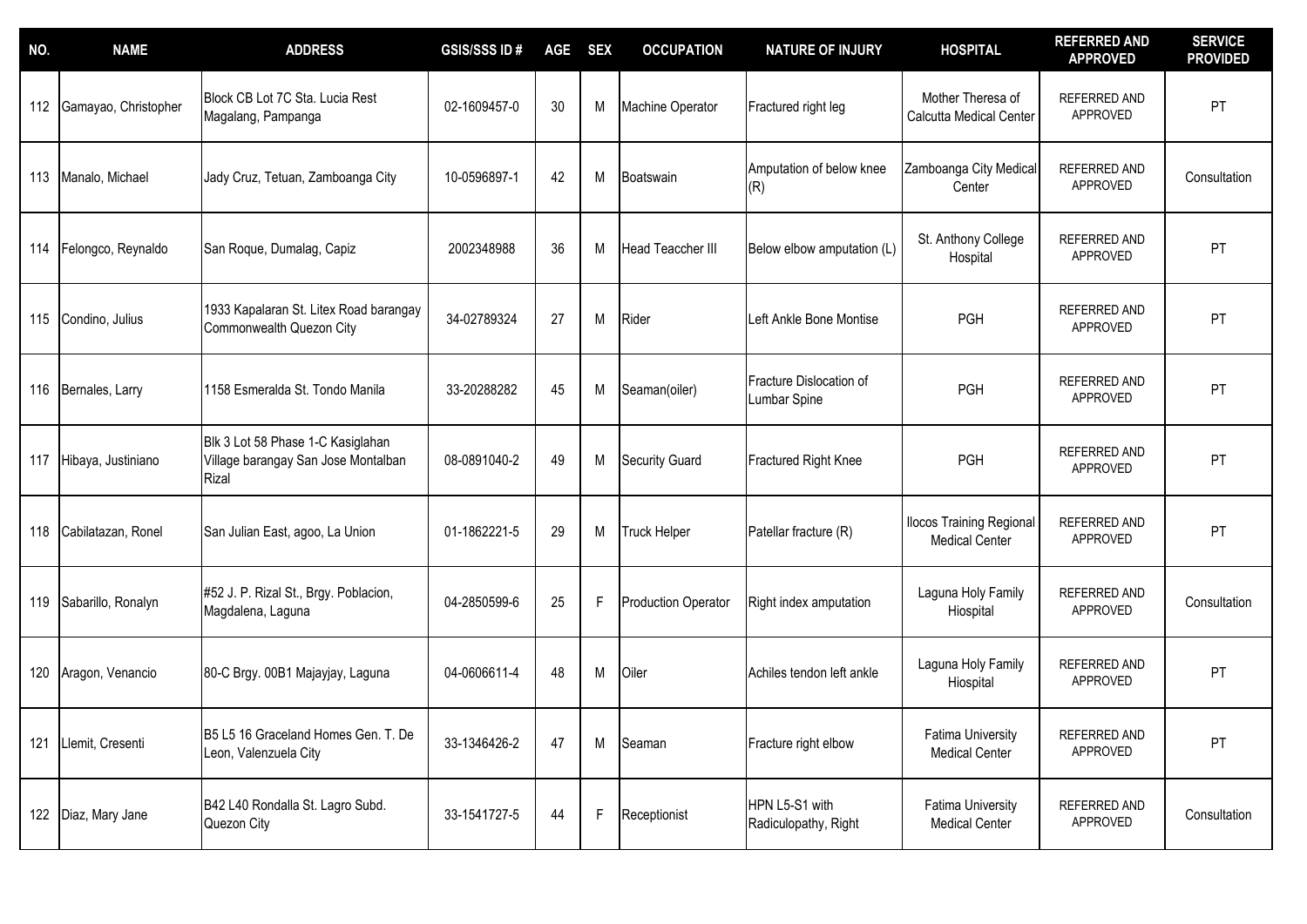| NO.         | <b>NAME</b>           | <b>ADDRESS</b>                                                   | <b>GSIS/SSS ID#</b> | <b>AGE</b> | <b>SEX</b>  | <b>OCCUPATION</b>           | <b>NATURE OF INJURY</b>                        | <b>HOSPITAL</b>                                          | <b>REFERRED AND</b><br><b>APPROVED</b> | <b>SERVICE</b><br><b>PROVIDED</b> |
|-------------|-----------------------|------------------------------------------------------------------|---------------------|------------|-------------|-----------------------------|------------------------------------------------|----------------------------------------------------------|----------------------------------------|-----------------------------------|
| 123         | Guzman, Analyn        | 655 Gen. luis St. Paso de Blas,<br>Valenzuela City               | 34-5370213-0        | 23         | F           | Sorter                      | Amputation of right above<br>knee              | <b>Fatima University</b><br><b>Medical Center</b>        | <b>REFERRED AND</b><br>APPROVED        | Xray and<br>Consultation          |
| 124         | Laparan, Daisy        | Purok 10 Cabug Medina, Misamis<br>Oriental                       | 08-1122288-6        | 37         | $\mathsf F$ | Launderer                   | Laceration of right thumb<br>finger            | Akbay General<br>Rehabilitation Center                   | <b>REFERRED AND</b><br>APPROVED        | PT                                |
| 125         | Lituanas, Ronald      | Upper Lapinig, Balingoan, Misamis<br>Oriental                    | 08-1085666-4        | 47         | M           | Seaman                      | Colle's fracture right closed                  | Akbay General<br>Rehabilitation Center                   | <b>REFERRED AND</b><br>APPROVED        | PT                                |
| 126         | Escobar, Rhamcel      | Brgy. II, City of San Fernando, La Union                         | 04-3649030-7        | 22         | M           | Maintenance                 | Amputation of middle and<br>index finger, left | <b>Ilocos Training Regional</b><br><b>Medical Center</b> | REFERRED AND<br>APPROVED               | Xray and<br>Consultation          |
| 127         | Andrade, Jay-M        | 135 Sevilla St. 2nd Avenue Grace Park<br>Caloocan City           | 34-2574064-1        | 27         | M           | Seaman(Utility Crew<br>Man) | Fracture Hip \joint Left                       | <b>PGH</b>                                               | <b>REFERRED AND</b><br>APPROVED        | PT                                |
| 128         | Camana, Melchor       | 1196 Sto. Rosario St. Mapulang Lupa,<br>Valenzuela City          | 33-9135117-7        | 33         | M           | Die Sitter                  | Amputation of 5th digit<br>finger (R)          | <b>Fatima University</b><br><b>Medical Center</b>        | REFERRED AND<br>APPROVED               | PT                                |
| <b>JULY</b> |                       |                                                                  |                     |            |             |                             |                                                |                                                          |                                        |                                   |
| 129         | Delfin, Leonardo      | 1502 Calos St., Sta. Clara, Sta. Maria,<br><b>Bulacan</b>        | 33-6898130-5        | 55         | M           | Aircon Technician           | Cervical<br>Spondylomyelopathy                 | PGH                                                      | REFERRED AND<br>APPROVED               | PT                                |
| 130         | Veneracion, Ariel     | 936-San Jose St., Brgy. Mauway,<br>Mandaluyong City              | 03-453655-0         | 56         | M           | Seaman                      | Bimalleolar fracture, right<br>metatarsal      | <b>PGH</b>                                               | <b>REFERRED AND</b><br>APPROVED        | PT                                |
| 131         | Dialino, Reynaldo     | B6 L1 Phase 4E Golden City Subd. B.O.<br>Pila, Sta. Rosa, Laguna | 33-3380996-2        | 41         | M           | <b>Production Operator</b>  | Amputation of left hand                        | Calamba Medical Center                                   | <b>REFERRED AND</b><br><b>APPROVED</b> | PT                                |
|             | 132 Esparagoza, Edwin | B83 L9 P4 VDC La Mesa, Calamba,<br>Laguna                        | 03-6909131-0        | 52         | M           | <b>HR Officer</b>           | Amputationof left hand                         | Calamba Medical Center                                   | REFERRED AND<br>APPROVED               | Consultation                      |
| 133         | Tividad, Raymundo     | B8 L13 Manfil Kapayapaan Vill,<br>Canlubang, Calamba, Laguna     | 03-8427626-2        | 58         | M           | <b>HR</b> Manager           | <b>Stroke</b>                                  | Calamba Medical Center                                   | REFERRED AND<br>APPROVED               | PT                                |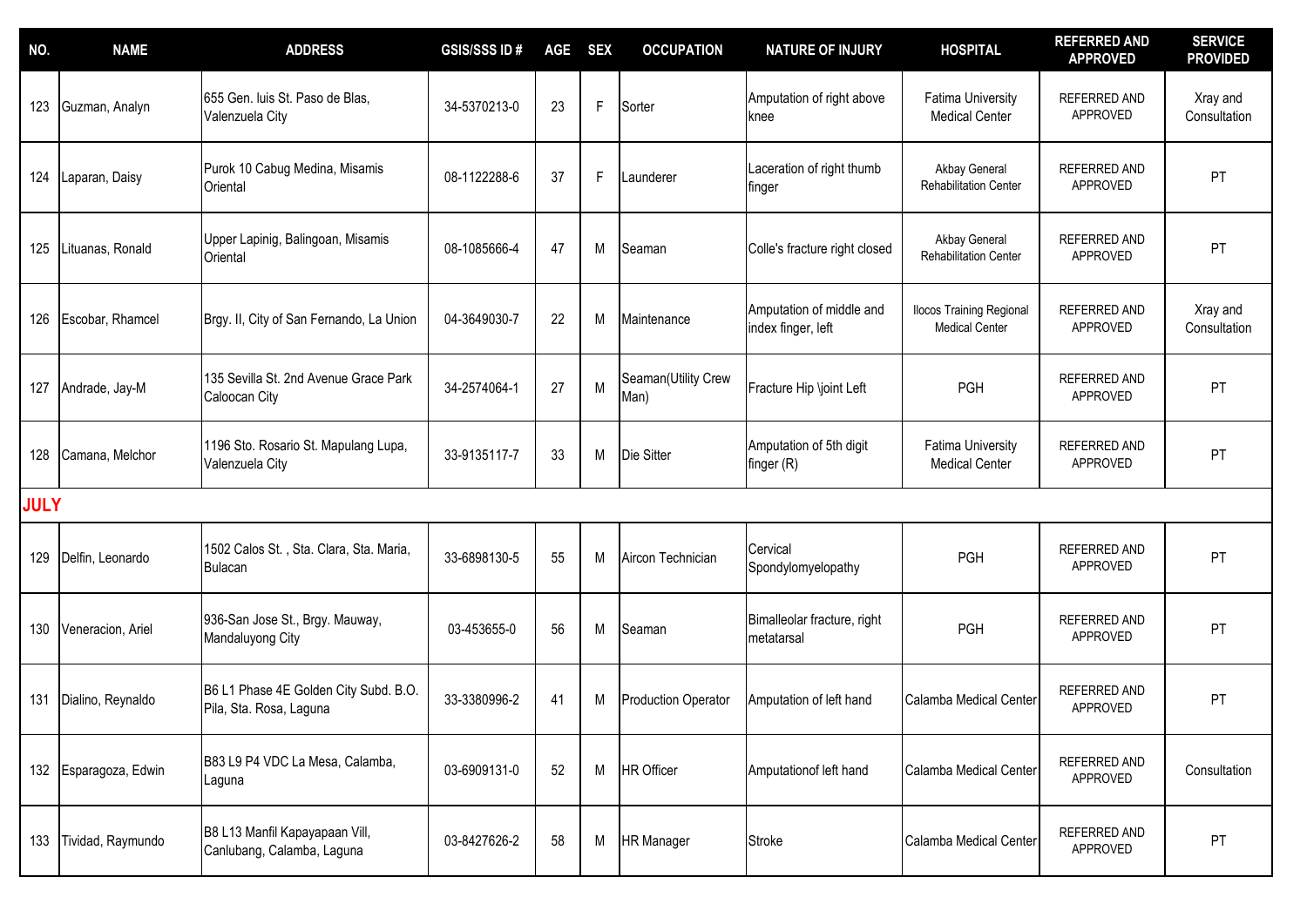| NO. | <b>NAME</b>            | <b>ADDRESS</b>                                                                             | <b>GSIS/SSS ID#</b> | <b>AGE</b> | <b>SEX</b>  | <b>OCCUPATION</b>        | <b>NATURE OF INJURY</b>                            | <b>HOSPITAL</b>                            | <b>REFERRED AND</b><br><b>APPROVED</b> | <b>SERVICE</b><br><b>PROVIDED</b> |
|-----|------------------------|--------------------------------------------------------------------------------------------|---------------------|------------|-------------|--------------------------|----------------------------------------------------|--------------------------------------------|----------------------------------------|-----------------------------------|
| 134 | Nabale, Robert         | Gumamela Ext. Zone 6 Carmen,<br>Cagayan de Oro City                                        | 34-6248250-6        | 21         | M           | Factory worker           | Laceration of both hands                           | Northern Mindanao<br><b>Medical Center</b> | REFERRED AND<br>APPROVED               | PT                                |
|     | 135 Bayan, John Ely    | Ili Norte, San Juan, La Union                                                              | PNP                 | 33         | M           | Police Officer           | Right achilles tendon tear                         | Lorma Medical Center                       | REFERRED AND<br>APPROVED               | PT                                |
| 136 | Maglonzo, Mark Jason   | B460 18th St. Phase 5 Sto. Nino,<br>Meycauayan, Bulacan                                    | 33-4815342-5        | 40         | M           | Seaman                   | Fracture forearm (left) and<br>fracture leg (left) | PGH                                        | <b>REFERRED AND</b><br>APPROVED        | PT and OT                         |
| 137 | Bellesco, Eglecerio    | <b>AMOSUP Sailor's Home-Metro Manila</b>                                                   | 03-8465560-5        | 56         | M           | Seaman                   | Mallet middle finger (right)                       | <b>PGH</b>                                 | <b>REFERRED AND</b><br>APPROVED        | PT                                |
| 138 | Rola, Rosenda          | Purok Upper Putting Bato, Calumpang,<br>Gen. Santos City                                   | 09-1327312-8        | 55         | $\mathsf F$ | <b>Production Worker</b> | Fracture left leg                                  | St. Elizabeth Hospital                     | <b>REFERRED AND</b><br>APPROVED        | PT                                |
| 139 | Rivera, Gerry          | 175 Kamagong St. Normanz Ville<br>Compd. Purok 6 Brgy. Tambo, Lipa City<br><b>Batangas</b> | 04-1124792-8        | 37         | M           | <b>Company Driver</b>    | Fracture knee and foot                             | Mary Mediatrix Medical<br>Center           | <b>REFERRED AND</b><br>APPROVED        | PT                                |
| 140 | Esdrelon, Frances      | Seaman Center cor. Cabildo St. & Sta.<br>Potenciana St., Intramuros, Manial                | 06-1797812-7        | 39         | M           | Fitter                   | Head injury and Lumbar<br>injury                   | PGH                                        | REFERRED AND<br>APPROVED               | PT                                |
| 141 | Gannaban, Edgar        | Caggay Highway, Tuguegarao City                                                            | 04-2195351-6        | 27         | M           | Asst. Manager            | Lacerated wound (left hand)                        | Dr. Domingo S. De Leon<br>General Hospital | REFERRED AND<br><b>APPROVED</b>        | PT                                |
|     | 142 Datul, Remandi     | Pata Bliss, Tuao, Cagayan                                                                  | 01-1362829-8        | 42         | M           | Utility                  | Head Injury                                        | Dr. Domingo S. De Leon<br>General Hospital | REFERRED AND<br>APPROVED               | Consultation                      |
| 143 | Abarquez, Lenny        | Purok 2 Central Ilang, Davao City                                                          | 09-3306541-3        | 41         | $\mathsf F$ | Conveyor Operator        | Amputation of right thumb<br>finger                | Southern Mindanao<br>Rehab Care Center     | REFERRED AND<br>APPROVED               | OT                                |
|     | 144 Cacho, Mark Leslie | Brgy. 7 Nasipit, Agusan del Norte                                                          | 34-1734636-7        | 31         | M           | Seaman                   | Lumbar injury                                      | Manuel J. Santos<br>Hospital               | REFERRED AND<br>APPROVED               | <b>PT</b>                         |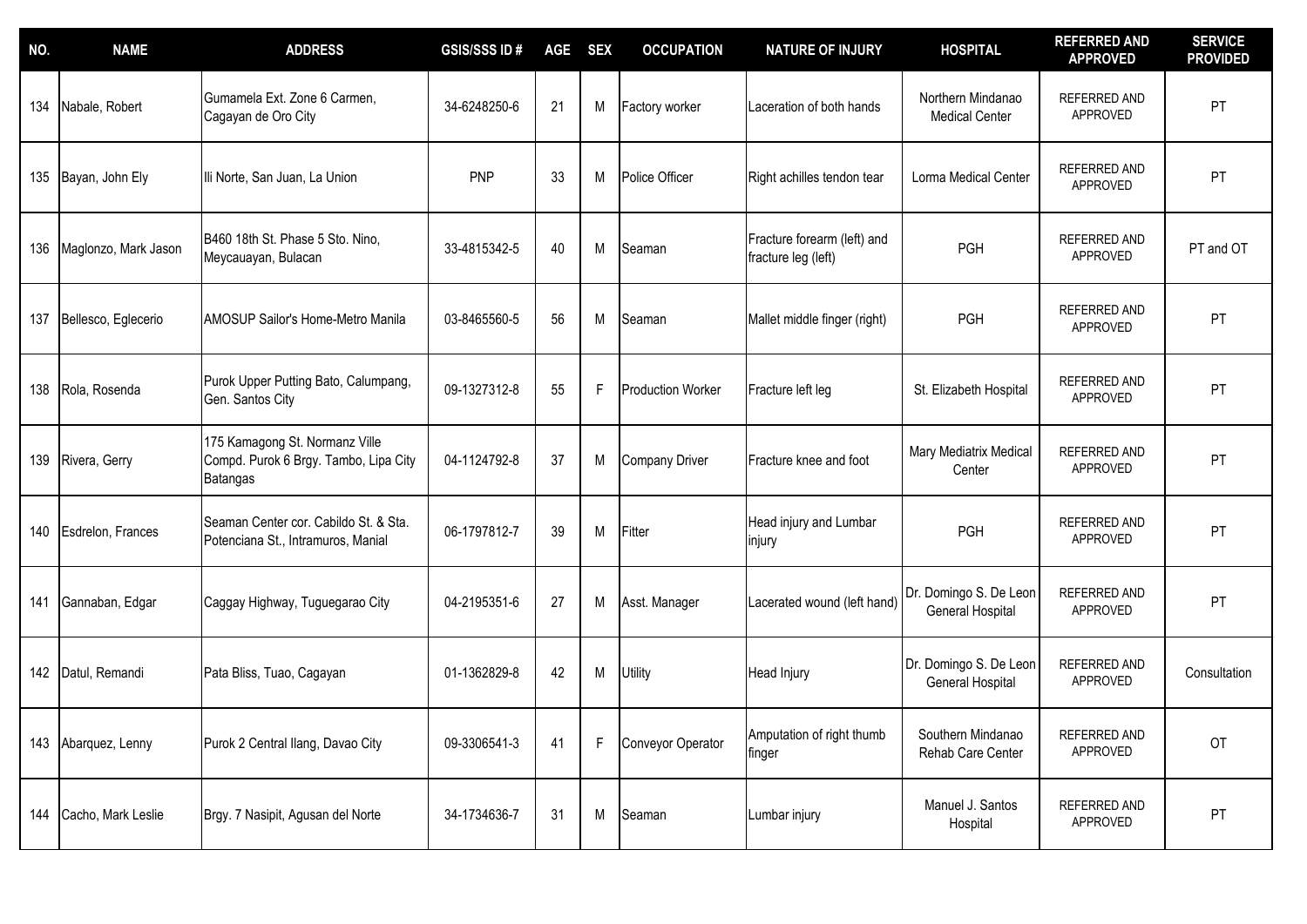| NO.           | <b>NAME</b>               | <b>ADDRESS</b>                                                 | <b>GSIS/SSS ID#</b> | <b>AGE</b> | <b>SEX</b> | <b>OCCUPATION</b>         | <b>NATURE OF INJURY</b>                       | <b>HOSPITAL</b>                                          | <b>REFERRED AND</b><br><b>APPROVED</b> | <b>SERVICE</b><br><b>PROVIDED</b>           |
|---------------|---------------------------|----------------------------------------------------------------|---------------------|------------|------------|---------------------------|-----------------------------------------------|----------------------------------------------------------|----------------------------------------|---------------------------------------------|
| 145           | Melocoton, Teodoro        | Melocoton Compd. Bo. Santiago, Matina,<br>Balusong, Davao City | GSIS                | 62         | M          | Security Officer IV       | S/P Burrhole Craniectomy                      | Mindanao Orthopedic<br>Sports & Rehabilitation<br>Center | <b>REFERRED AND</b><br>APPROVED        | PT                                          |
| 146           | Olegario, Mario           | Hagonoy Crossing, Hagonoy, Davao del<br>Sur                    | <b>AFP</b>          | 46         | M          | Police Officer            | Shotgun wound                                 | Mindanao Orthopedic<br>Sports & Rehabilitation<br>Center | REFERRED AND<br>APPROVED               | PT                                          |
| 147           | Lawas, Nicolas            | Villagonzallo II, Tejero, Cebu City                            | 06-0602562-5        | 55         | M          | <b>Bus Conductor</b>      | Hemiparesis                                   | Sacred Heart Hospital                                    | <b>REFERRED AND</b><br>APPROVED        | PT/OT                                       |
| 148           | Abadinas, Prescillano Jr. | 88-C Aznar Rd., Sambag 1, Cebu City                            | 06-1923169-7        | 39         | M          | Seaman                    | Amputation of 2nd-4th digit<br>fingers (left) | Sacred Heart Hospital                                    | REFERRED AND<br>APPROVED               | PT                                          |
| 149           | Salabsalo, Ronie Jr.      | 181-D, Jackosalem St., Cebu City                               | 06-3729301-5        | 20         | M          | Meat Processing Aide      | Crushing injury (right hand)                  | Sacred Heart Hospital                                    | <b>REFERRED AND</b><br>APPROVED        | OT                                          |
| <b>AUGUST</b> |                           |                                                                |                     |            |            |                           |                                               |                                                          |                                        |                                             |
| 150           | Rivera, Santiago          | Dallangayan Este, San Fernando City, La<br>Jnion               | 03-4205030-7        | 59         | M          | <b>Blaster</b>            | Hearing loss (both ears)                      | Lorma Medical center                                     | REFERRED AND<br>APPROVED               | Consultation and<br>Pure Tone<br>Audiometry |
| 151           | Pulido, Alfredo           | Riverside Banks, Poro, City of San<br>Fernando, La Union       | 01-0140101-6        | 70         | M          | Operator                  | Hearing loss (left ear)                       | Lorma Medical center                                     | REFERRED AND<br>APPROVED               | Consultation and<br>Pure Tone<br>Audiometry |
| 152           | Ordinario, Fausto         | Sinapangan Norte, Balaoan, La Union                            | 03-5499683-1        | 61         | M          | Power Plant<br>Technician | Hearing loss (both ears)                      | Lorma Medical center                                     | REFERRED AND<br>APPROVED               | Consultation and<br>Pure Tone<br>Audiometry |
| 153           | Llarenas, Lopito          | Dalangayan Este, City of San Fernando,<br>La Union             | 01-0164677-4        | 66         | M          | Carpenter                 | Hearing loss (left)                           | Lorma Medical center                                     | <b>REFERRED AND</b><br>APPROVED        | Consultation and<br>Pure Tone<br>Audiometry |
| 154           | Yanguer, Serafin Jr.      | Brgy. Banago, Bacolod City                                     | 07-1745497-8        | 47         | M          | Lineman                   | Amputation of left arm                        | Riverside Medical<br>Center                              | REFERRED AND<br>APPROVED               | PT                                          |
|               | 155 Ramos, Remo           | Purok Ipil-ipil, Brgy. Ma-ao, Bago City,<br>neg. Occidental    | 07-1172743-6        | 55         | M          | <b>Security Guard</b>     | Injured right leg                             | Riverside Medical<br>Center                              | REFERRED AND<br>APPROVED               | PT                                          |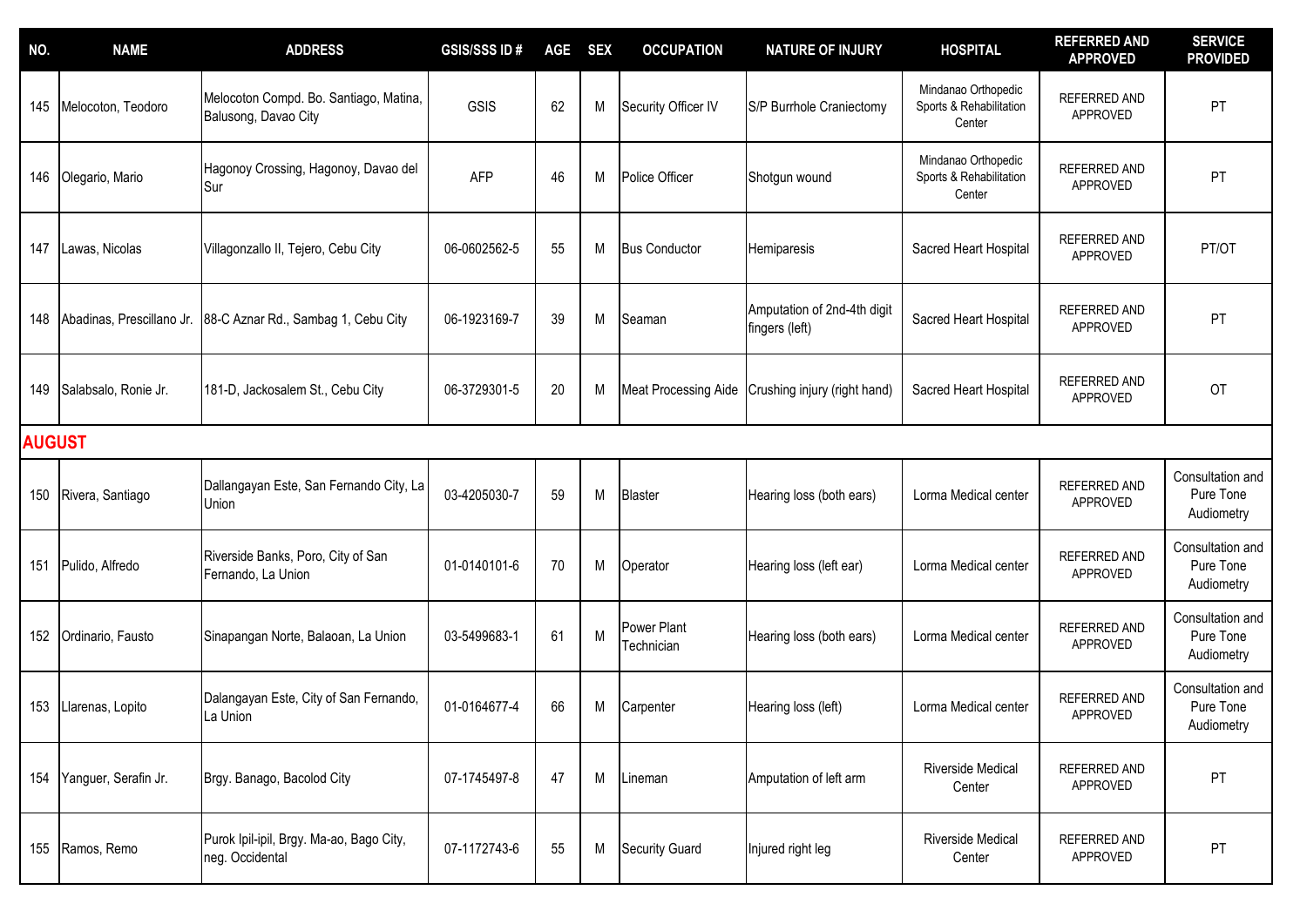| NO. | <b>NAME</b>            | <b>ADDRESS</b>                                                       | <b>GSIS/SSS ID#</b> | <b>AGE</b> | <b>SEX</b> | <b>OCCUPATION</b>         | <b>NATURE OF INJURY</b>                     | <b>HOSPITAL</b>                                           | <b>REFERRED AND</b><br><b>APPROVED</b> | <b>SERVICE</b><br><b>PROVIDED</b> |
|-----|------------------------|----------------------------------------------------------------------|---------------------|------------|------------|---------------------------|---------------------------------------------|-----------------------------------------------------------|----------------------------------------|-----------------------------------|
| 156 | Arceno, Rowen          | B2 L46 Mahogany St., Forest Hills Subd.<br>Mansilingan, Bacolod City | 33-0712670-7        | 50         | M          | Seaman                    | Cerebrovascular Accident                    | Riverside Medical<br>Center                               | REFERRED AND<br>APPROVED               | PT                                |
| 157 | Madarico, Clemente Jr. | B5 L9 Sacred Heart Subd. Mandurriao,<br><b>Iloilo City</b>           | 03-6319839-0        | 61         | M          | Seaman                    | umbar injury and fracture<br>right shoulder | West Visayas State<br><b>University Medical</b><br>Center | REFERRED AND<br>APPROVED               | PT                                |
| 158 | Caro, Remie            | B8 L14 Imperial VI, Mandurriao, Iloilo City                          | 03-4278059-6        | 59         | M          | Seaman                    | Injured right knee                          | West Visayas State<br><b>University Medical</b><br>Center | REFERRED AND<br>APPROVED               | PT                                |
| 159 | Arellano, Irwin Joseph | B133 L2 E. Jacinto St., Brgy. Rizal,<br>Makati City                  | 34-0767861-8        | 31         | M          | Seaman                    | L4-L5 Disc Protrusion                       | PGH                                                       | <b>REFERRED AND</b><br>APPROVED        | PT and OT                         |
| 160 | Fortuna, Mylene        | 24 L. Oliveros Drive, Balintawak, Quezon<br>City                     | 04-0890769-5        | 39         | M          | <b>Quality Controller</b> | Amputation of abve elbow,<br>right          | PGH                                                       | <b>REFERRED AND</b><br>APPROVED        | PT                                |
| 161 | Celadina, Raymund      | B11 L3 Villa Obiedo Subd. Cararayan,<br>Naga City                    | 33-4283081-2        | 42         | M          | Seaman                    | Amputation of left middle<br>finger         | Naga Imaging Center<br>Cooperative Doctors<br>Hospital    | REFERRED AND<br>APPROVED               | PT                                |
|     | 162 Galvo, Junard      | 138 Manggahan Ext. Bagumbayan,<br>Quezon City                        | 33-8205051-3        | 35         | M          | Mason                     | L4-L5 Disc Protrusion                       | <b>PGH</b>                                                | REFERRED AND<br>APPROVED               | Consultation                      |
| 163 | Montreal, Enrico       | Purok 1 Brgy. Sto. Domingo, Sta. Rosa,<br>Laguna                     | 04-1395588-1        | 34         | M          | Mason                     | Fracture right knee                         | The Medical City South<br>Luzon                           | <b>REFERRED AND</b><br>APPROVED        | PT and X-ray                      |
| 164 | Pawai, Ramzi           | Boalan, Zamboanga City                                               | 10-1123073-2        | 26         | M          | Machine Operator          | Amputation of 3rd digit<br>finger, left     | West Metro Medical<br>Center                              | REFERRED AND<br>APPROVED               | PT                                |
| 165 | Lacay, Rowel           | Recodo, Zamboanga City                                               | 10-1095135-5        | 31         | M          | <b>Howler Driver</b>      | Amputation of above the<br>knee, right      | West Metro Medical<br>Center                              | REFERRED AND<br>APPROVED               | PT                                |
|     | 166 Belmes, Jun        | Villa Paz St., Sta. Teresita, Angeles City                           | 02-2108457-5        | 36         | M          | Warehouse Man             | Injured right hand                          | Mother Theresa of<br><b>Calcutta Medical Center</b>       | REFERRED AND<br>APPROVED               | PT                                |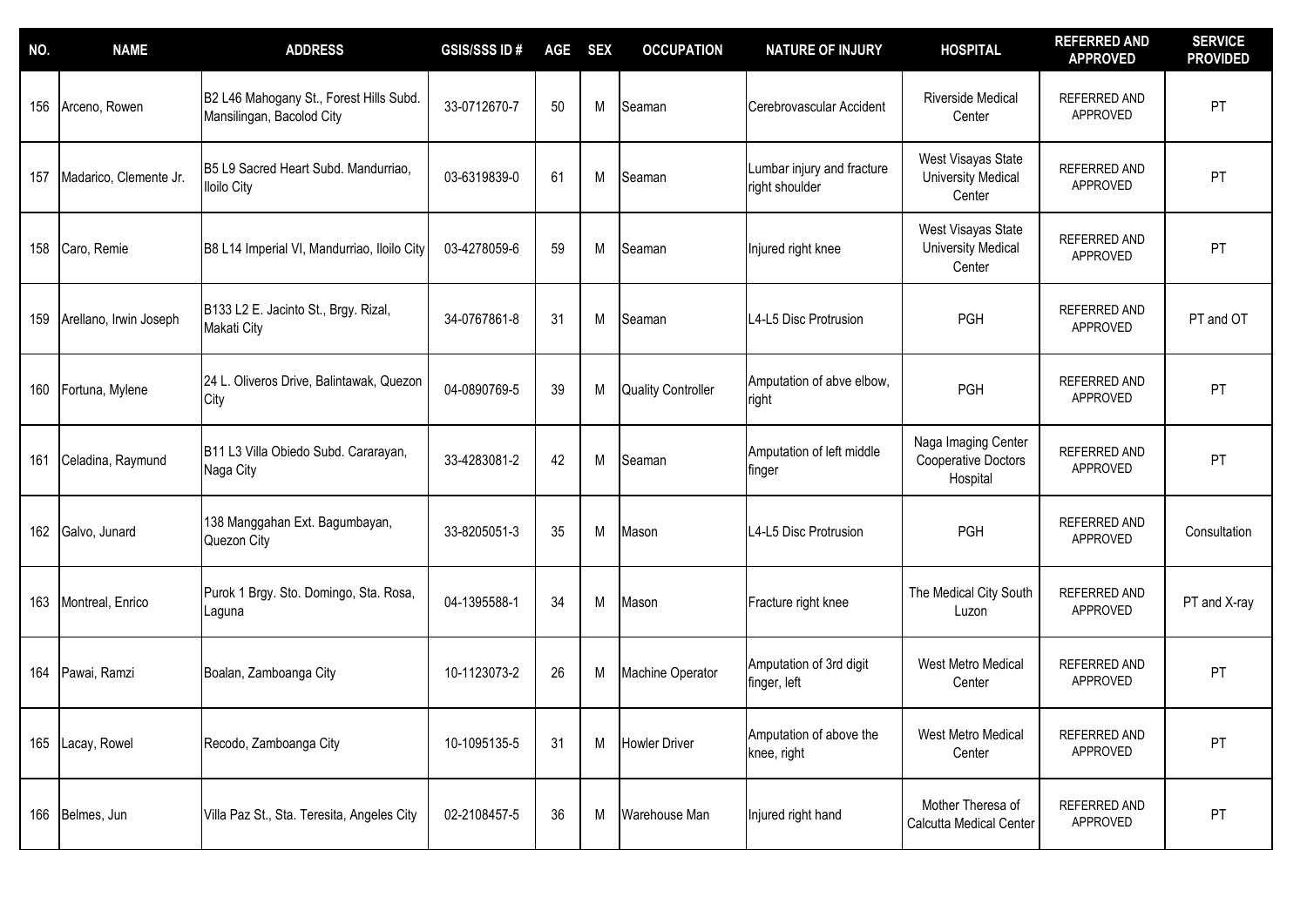| NO. | <b>NAME</b>         | <b>ADDRESS</b>                                             | <b>GSIS/SSS ID#</b> | <b>AGE</b> | <b>SEX</b>  | <b>OCCUPATION</b>          | <b>NATURE OF INJURY</b>                             | <b>HOSPITAL</b>                                          | <b>REFERRED AND</b><br><b>APPROVED</b> | <b>SERVICE</b><br><b>PROVIDED</b> |
|-----|---------------------|------------------------------------------------------------|---------------------|------------|-------------|----------------------------|-----------------------------------------------------|----------------------------------------------------------|----------------------------------------|-----------------------------------|
| 167 | Castillo, Rey       | Phil. Railway St., Brgy. Punta, Tabuc,<br>Roxas City       | <b>PNP</b>          | 49         | M           | Police Officer             | Arthritis and Pneumonia                             | St. Anthony College<br>Hospital                          | <b>REFERRED AND</b><br>APPROVED        | PT                                |
| 168 | Deciembre, Elias    | Calipayan St., Brgy. Punta, Tabuc, Roxas<br>City           | 07-1137486-3        | 52         | M           | Sales Officer              | Fracture hip                                        | St. Anthony College<br>Hospital                          | <b>REFERRED AND</b><br>APPROVED        | PT                                |
| 169 | Lagoniro, Milben    | Upper Panuntunga Purok 9 urban,<br>Tibungco, Davao City    | 09-1570030-1        | 46         | M           | <b>Baker</b>               | Lumbar Radiculopathy                                | Mindanao Orthopedic<br>Sports & Rehabilitation<br>Center | <b>REFERRED AND</b><br>APPROVED        | Consultation                      |
|     | 170 Gaso, Kent      | Katugasan, Casili, Consolacion, Cebu<br>City               | 06-3175447-9        | 24         | M           | Machine Operator           | Amputation of 2nd-5th digit<br>fingers, left        | Sacred Heart Hospital                                    | <b>REFERRED AND</b><br>APPROVED        | OT                                |
| 171 | Bobis, Reymac       | P2 B6 L8 Villa Adelina 2, Pulo, Cabuyao,<br>Laguna         | 04-2388640-3        | 25         | M           |                            | Assembly Pallet Maker Amputation of left thumb      | Calamba Medical Center                                   | <b>REFERRED AND</b><br>APPROVED        | Consultation                      |
| 172 | Divina, Alberto     | B186 L38 Phase 2 Mabuhay City,<br>Mamatid, Cabuyao, Laguna | 011142137089        | 48         | M           | Maintenance                | Eye injury (right)                                  | Calamba Medical Center                                   | <b>REFERRED AND</b><br>APPROVED        |                                   |
| 173 | Dimaunahan, Rosely  | 102 Brgy. Lipahan, San Juan, Batangas                      | 04-2045771-2        | 27         | F           | Machine Operator           | Crushing injury of fingers                          | Calamba Medical Center                                   | REFERRED AND<br>APPROVED               | PT                                |
| 174 | Fegal, Michael      | Purok 7 Banlic, Calamba, Laguna                            | 04-1673222-1        | 34         | M           | Machine Operator           | Amputation of 5th digit<br>finger (left)            | Calamba Medical Center                                   | REFERRED AND<br>APPROVED               | Consultation                      |
| 175 | Demonteverde, Cyrus | P3 B12 L11 Mahogany Villas, Looc,<br>Calamba, Laguna       | 04-3509432-2        | 21         | M           | Machine Operator           | Amputation of 5th digit<br>finger (right)           | Calamba Medical Center                                   | REFERRED AND<br>APPROVED               | Consultation                      |
| 176 | Adano, Julie Ann    | Doctoras Compd. Brgy. Mayapa,<br>Calamba City, Laguna      | 04-3819450-4        | 21         | $\mathsf F$ | Helper                     | Amputation of middle finger<br>(left)               | Calamba Medical Center                                   | REFERRED AND<br>APPROVED               | Consultation                      |
| 177 | Magboo, Richard     | Concepcion Pinagbakuran, Sariaya,<br>Quezon                | 04-2669675-5        | 22         | M           | <b>Production Operator</b> | Amputation of 2nd, 3rd, 4th<br>digit fingers (left) | Calamba Medical Center                                   | REFERRED AND<br>APPROVED               | PT                                |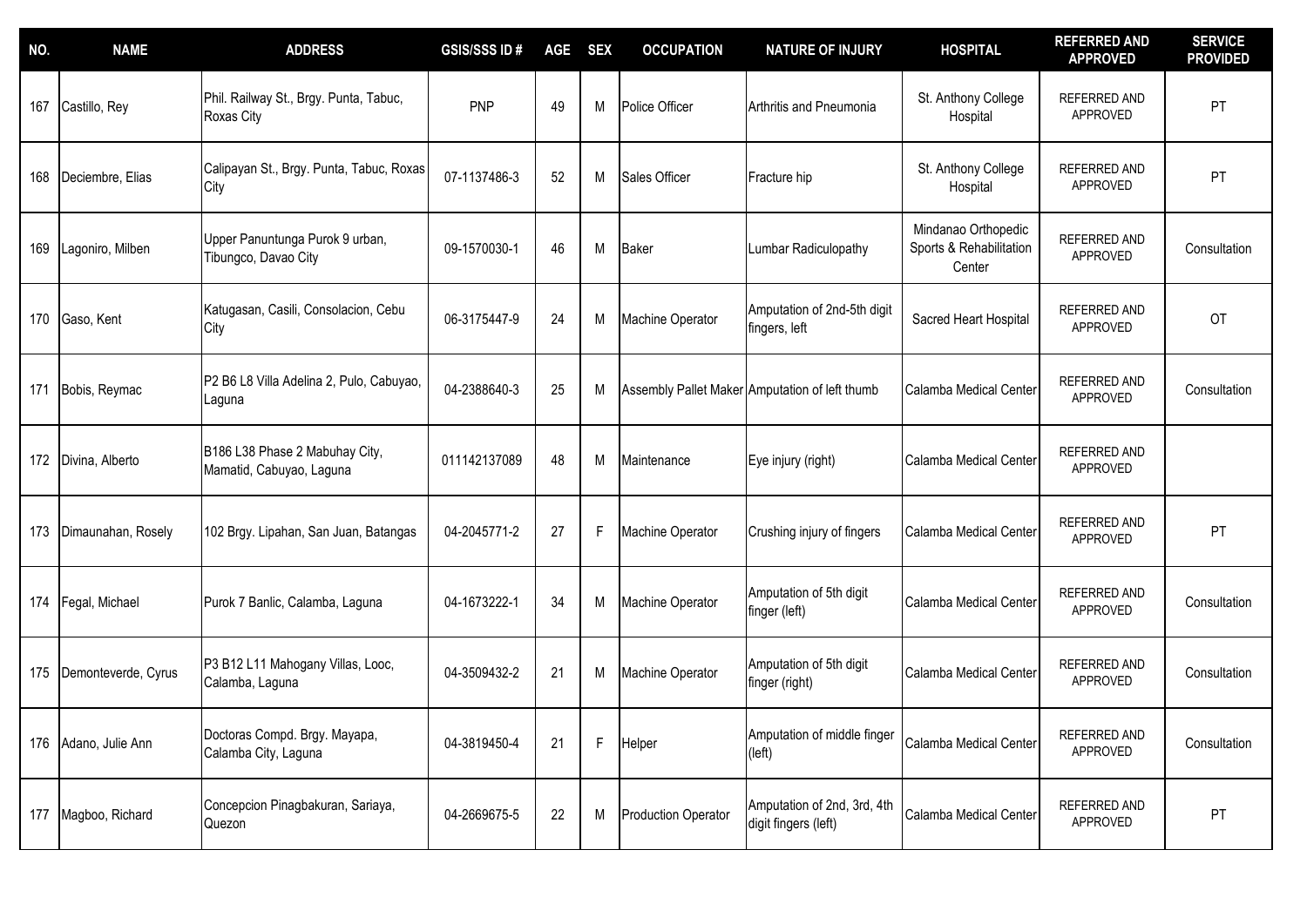| NO. | <b>NAME</b>                    | <b>ADDRESS</b>                                         | <b>GSIS/SSS ID#</b> | <b>AGE</b> | <b>SEX</b> | <b>OCCUPATION</b>          | <b>NATURE OF INJURY</b>                                      | <b>HOSPITAL</b>                                               | <b>REFERRED AND</b><br><b>APPROVED</b> | <b>SERVICE</b><br><b>PROVIDED</b> |
|-----|--------------------------------|--------------------------------------------------------|---------------------|------------|------------|----------------------------|--------------------------------------------------------------|---------------------------------------------------------------|----------------------------------------|-----------------------------------|
| 178 | Baligod, Joffrey               | 114 Ballecer St. Zone 4 Signal Village,<br>Taguig City | <b>AFP</b>          | 28         | M          | <b>Private First Class</b> | Amputation of right arm                                      | PGH                                                           | <b>REFERRED AND</b><br>APPROVED        | PT                                |
| 179 | Melegrito, Carlos              | 111 Mabini St., San Pedro, Bagabag,<br>Nueva Ecija     | 33-9628487-0        | 38         | M          | Seaman                     | Burn Injury                                                  | PGH                                                           | REFERRED AND<br>APPROVED               | PT                                |
| 180 | Lauron, Mark Anthony           | Lower Tore, Inayawan, Cebu                             | 06-1759086-4        | 38         | M          | Messenger                  | Head injury                                                  | Sacred Heart Hospital                                         | REFERRED AND<br>APPROVED               | PT and OT                         |
|     | 181 Lore, Ramil                | Dubdob, Bongon, Tabuelan, Cebu                         | 06-3857327-1        | 24         | M          | Machine Operator           | Amputation of Right Hand                                     | Sacred Heart Hospital                                         | REFERRED AND<br>APPROVED               | OT and<br>Consultation            |
| 182 | Alinsug, Anthony               | Sitio Cardava, Basak, Mandaue City                     | 06-2362780-2        | 33         | M          | Helper                     | <b>Traumatic Transmetatarsal</b><br>Disarticulation (R) foot | Sacred Heart Hospital                                         | REFERRED AND<br>APPROVED               | Consultation                      |
| 183 | <b>Estillore, Mark Anthony</b> | Catbangan, City of San Fernando, La<br>Union           | 01-1881918-3        | 31         | M          | <b>Truck Helper</b>        | Fracture right hip                                           | Lorma Medical center                                          | <b>REFERRED AND</b><br>APPROVED        | PT                                |
| 184 | Villarino, Renan               | 4ID Camp Evangelista, Patag, Cagayan<br>de Oro City    | <b>AFP</b>          | 29         | M          | Army-Unifomed<br>Personnel | Amputation of left leg                                       | Northern Mindanao<br><b>Medical Center</b>                    | REFERRED AND<br>APPROVED               | PT                                |
| 185 | Valerio, Andy                  | Zone 8, Bulua, Cagayan de Oro City                     | 08-1248263-8        | 40         | M          | <b>Security Guard</b>      | Fracture left leg                                            | Northern Mindanao<br><b>Medical Center</b>                    | REFERRED AND<br>APPROVED               | X-ray                             |
| 186 | Nasol, Manly                   | Purok 3 Brgy. Libod, Camalig, Albay                    | 05-1365154-8        | 27         | M          | Lineman                    | Amputation of below the<br>knee, right                       | Estevez Memorial<br>Hospital                                  | REFERRED AND<br>APPROVED               | PT                                |
| 187 | Ajero, Roy Angelo              | 683 Garcia St. Sabang, Naga City                       | 33-1276424-8        | 46         | M          | Lineman                    | Burn Injury                                                  | Naga Imaging Center<br><b>Cooperative Doctors</b><br>Hospital | REFERRED AND<br>APPROVED               | PT                                |
|     | 188 Ahmad, Hasib               | Kasanyangan Bongao, Tawi-Tawi                          | <b>AFP</b>          | $50\,$     | M          | Army-Unifomed<br>Personnel | Wounded in Action                                            | West Metro Medical<br>Center                                  | REFERRED AND<br>APPROVED               | <b>PT</b>                         |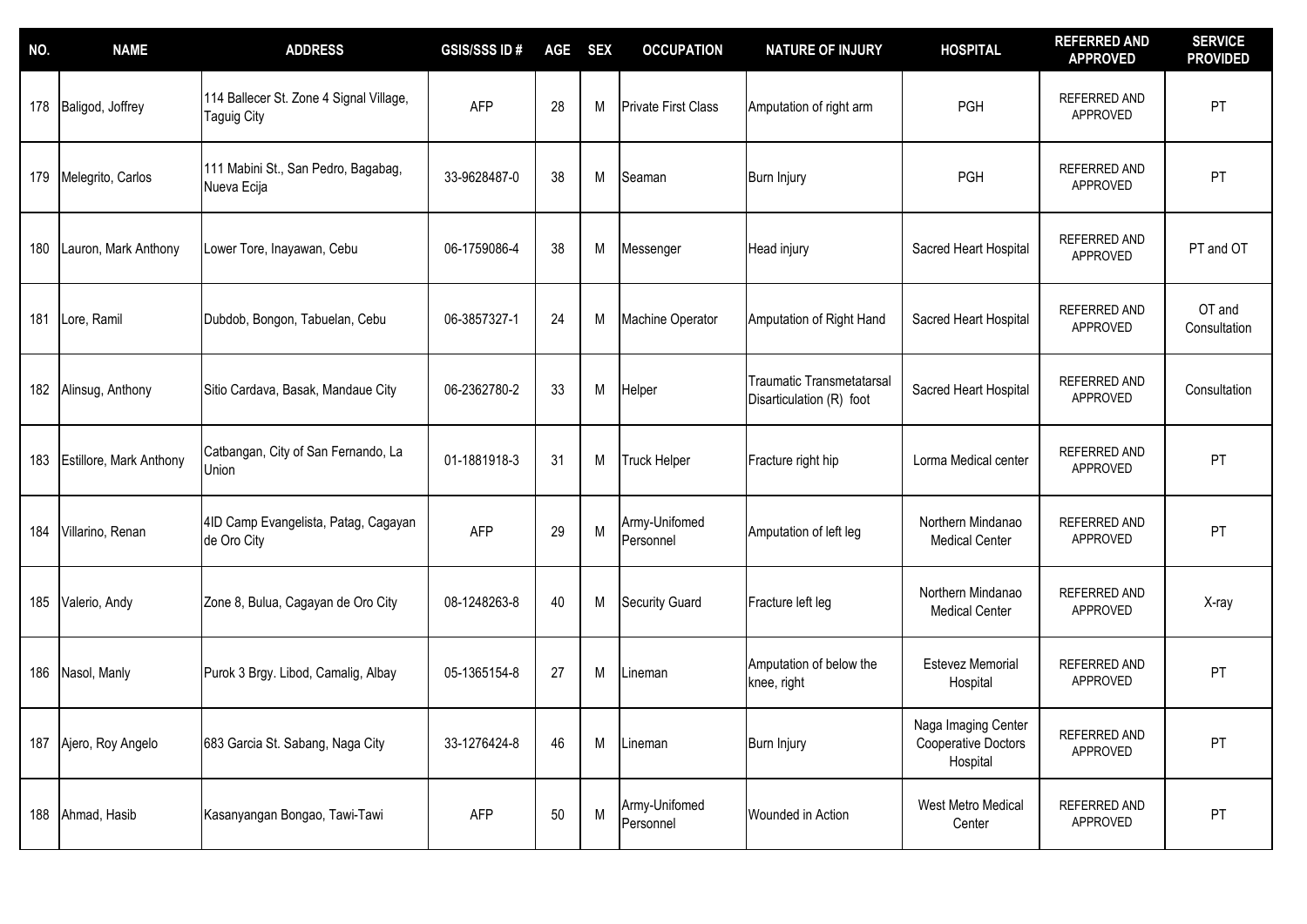| NO. | <b>NAME</b>        | <b>ADDRESS</b>                                       | <b>GSIS/SSS ID#</b> | <b>AGE</b> | <b>SEX</b> | <b>OCCUPATION</b>          | <b>NATURE OF INJURY</b>                                           | <b>HOSPITAL</b>                                          | <b>REFERRED AND</b><br><b>APPROVED</b> | <b>SERVICE</b><br><b>PROVIDED</b> |
|-----|--------------------|------------------------------------------------------|---------------------|------------|------------|----------------------------|-------------------------------------------------------------------|----------------------------------------------------------|----------------------------------------|-----------------------------------|
| 189 | Galabin, Roy       | Ayala, Zamboanga City                                | <b>AFP</b>          | 32         | M          | Army-Unifomed<br>Personnel | Wounded in Action                                                 | West Metro Medical<br>Center                             | <b>REFERRED AND</b><br>APPROVED        | PT                                |
| 190 | Bartolome, Alan    | Malagutay, Zamboanga City                            | <b>AFP</b>          | 30         | M          | Army-Unifomed<br>Personnel | Wounded in Action                                                 | West Metro Medical<br>Center                             | REFERRED AND<br>APPROVED               | PT                                |
| 191 | Candido, Roly      | Pasobolong, Zamboanga City                           | <b>AFP</b>          | 39         | M          | Army-Unifomed<br>Personnel | Wounded in Action                                                 | West Metro Medical<br>Center                             | <b>REFERRED AND</b><br>APPROVED        | PT                                |
| 192 | Pangasian, Junifel | Rekobon Dumalinao, Zamboanga del Sur                 | <b>AFP</b>          | 42         | M          | Army-Unifomed<br>Personnel | Wounded in Action                                                 | West Metro Medical<br>Center                             | REFERRED AND<br>APPROVED               | PT                                |
| 193 | Sali, Al-Mukjar    | Sinunuc, Zamboanga City                              | <b>AFP</b>          | 46         | M          | Army-Unifomed<br>Personnel | Wounded in Action                                                 | <b>West Metro Medical</b><br>Center                      | REFERRED AND<br>APPROVED               | PT                                |
| 194 | Alejandro, Vincent | Purok 8 Sinunuc, Zamboanga City                      | <b>AFP</b>          | 31         | M          | Army-Unifomed<br>Personnel | Wounded in Action                                                 | West Metro Medical<br>Center                             | <b>REFERRED AND</b><br>APPROVED        | PT                                |
| 195 | Catbagan, Albert   | Talugtoc, San Juan, La Union                         | 01-1554544-7        | 37         | M          | Mason                      | Amputation of 3rd and 4th<br>digit finger (left)                  | <b>Ilocos Training Regional</b><br><b>Medical Center</b> | REFERRED AND<br>APPROVED               | PT                                |
| 196 | Hernando, Mike     | Central East, Bauang, La Unon                        | 01-2591709-4        | 24         | M          | Baker                      | Lacerated wound, right arm                                        | <b>Ilocos Training Regional</b><br><b>Medical Center</b> | REFERRED AND<br>APPROVED               | PT                                |
|     | <b>SEPTEMBER</b>   |                                                      |                     |            |            |                            |                                                                   |                                                          |                                        |                                   |
| 197 | Villanueva, Victor | Diversion Rd Ugac, Norte, Tuguegarao<br>City         | 03-9696013-9        | 46         | M          | Lathe Machine<br>Operator  | Amputation of right hand                                          | Dr. Domingo S. De Leon<br>General Hospital               | REFERRED AND<br>APPROVED               | PT                                |
| 198 | Lasam, Ferdie      | Poblacion II, Piat, Cagayan                          | 01-2419144-2        | 36         | M          | Auto Mehanic               | Multiple abrasion on right<br>leg                                 | Dr. Domingo S. De Leon<br>General Hospital               | REFERRED AND<br>APPROVED               | <b>PT</b>                         |
| 199 | Tuliao, Ana Marie  | 61A Provincial Rd Annagunan West,<br>Tuguegarao City | 01-2539070-5        | 24         | F          | Mill Supervisor            | Muscle sprain, right buttocks Dr. Domingo S. De Leon<br>and thigh | General Hospital                                         | REFERRED AND<br>APPROVED               | PT                                |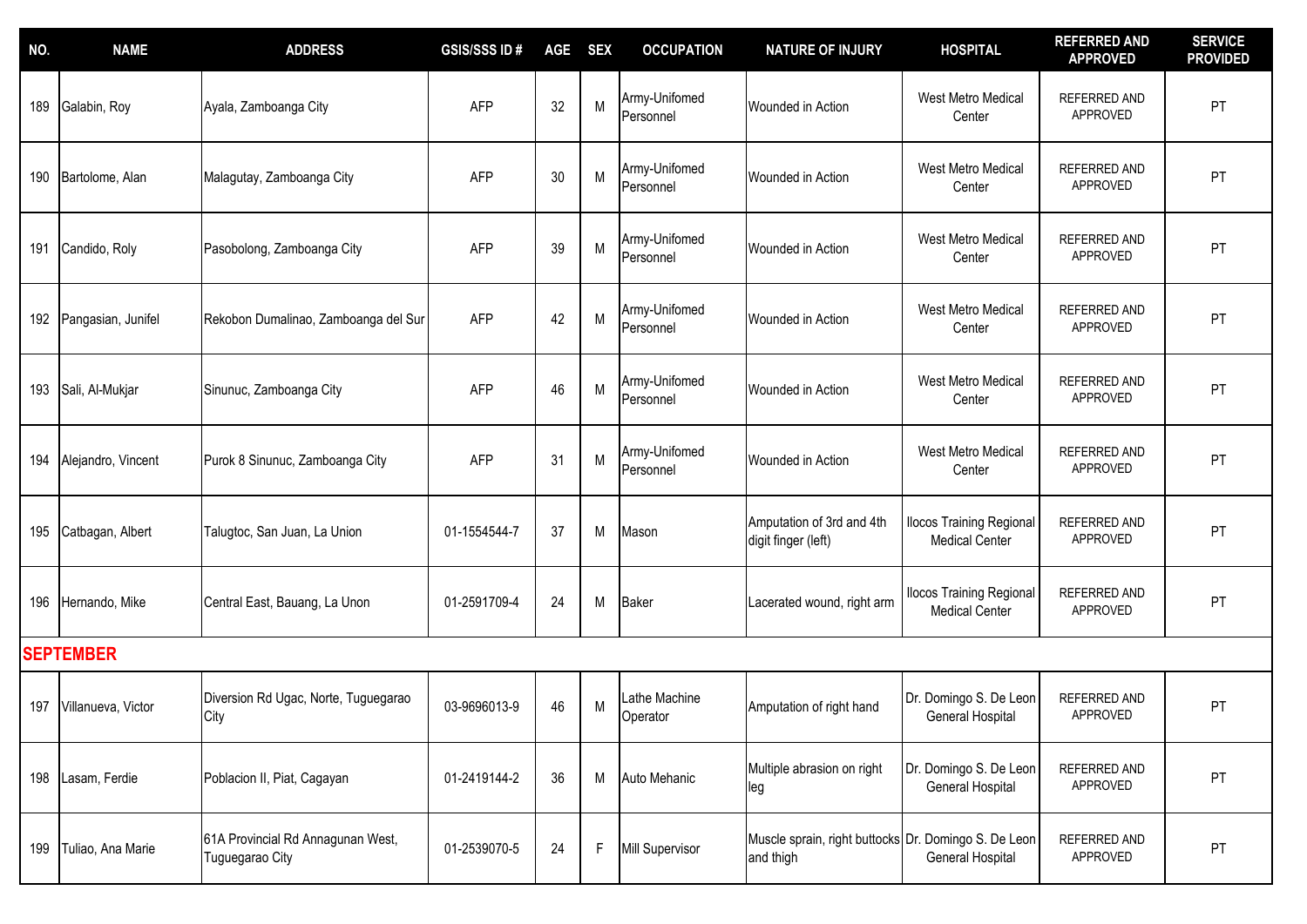| NO. | <b>NAME</b>           | <b>ADDRESS</b>                                      | <b>GSIS/SSS ID#</b> | <b>AGE</b> | <b>SEX</b> | <b>OCCUPATION</b>          | <b>NATURE OF INJURY</b>                           | <b>HOSPITAL</b>                                   | <b>REFERRED AND</b><br><b>APPROVED</b> | <b>SERVICE</b><br><b>PROVIDED</b> |
|-----|-----------------------|-----------------------------------------------------|---------------------|------------|------------|----------------------------|---------------------------------------------------|---------------------------------------------------|----------------------------------------|-----------------------------------|
| 200 | Oñate, Jerry          | Poblacion 1, Piat, Cagayan                          | 01-0647931-5        | 50         | M          | Mill Panel Operator        | Multiple traumatic injury                         | Dr. Domingo S. De Leon<br><b>General Hospital</b> | REFERRED AND<br>APPROVED               | PT                                |
| 201 | Albiso, Norma         | Purok 15 Blk 2 Brgy. Fatima, General<br>Santos City | 09-2294139-9        | 50         | M          | Midwife                    | Lumbar spondylosis                                | St. Elizabeth Hospital                            | <b>REFERRED AND</b><br>APPROVED        | PT                                |
| 202 | Cruzado, Mark Francis | Purok 1 Brgy. Sto. Tomas, Binan Laguna              | 04-1495571-2        | 33         | M          | <b>Production Operator</b> | Amputation of right thumb<br>finger               | The Medical City South<br>Luzon                   | REFERRED AND<br>APPROVED               | PT                                |
| 203 | Montero, Jason        | Country Home, Ayala, Zamboanga City                 | 34-0752315-8        | 33         | M          | <b>Basket Tagger</b>       | Amputaion of right 5th digit<br>finger            | <b>West Metro Medical</b><br>Center               | <b>REFERRED AND</b><br>APPROVED        | PT                                |
| 204 | Castañeda, Ramil      | Western Kolambog, Lapasan, Cagayan<br>de Oro City   | 08-1189091-7        | 43         | M          | <b>Primemover Driver</b>   | Head contussion, upper<br>extremities dislocation | Northern Mindanao<br><b>Medical Center</b>        | REFERRED AND<br>APPROVED               | PT                                |
| 205 | Orallo, Edwin         | Lot17 Blk 32 Northville 15 Cutud,<br>Angeles City   | 03-9480425-5        | 52         | M          | <b>Aviation Security</b>   | Fracture right leg                                | Mother Theresa of<br>Calcutta Medical Center      | REFERRED AND<br>APPROVED               | PT                                |
| 206 | Magsino, Cresecncio   | Samoyao, Alapang, La Trinidad, Benguet              | 006004879972        | 34         | M          | Maintenance                | Fracture left foot                                | Baguio General Hospital<br>and Medical Center     | REFERRED AND<br>APPROVED               | PT                                |
| 207 | Tulagan, Linda        | #111 Purok Sadjo, Loakan Proper,<br>Baguio City     | 01-0635217-3        | 53         | F          | Machine Operator           | Lumbar Radiculopathy                              | Baguio General Hospital<br>and Medical Center     | REFERRED AND<br>APPROVED               | PT                                |
| 208 | Amgasen, Victor       | Philex Padcal, Tuba, Benguet                        | 01-0825951-7        | 48         | M          | <b>Plant Mechanic</b>      | Acute low back pain                               | Baguio General Hospital<br>and Medical Center     | REFERRED AND<br>APPROVED               | Consultation                      |
| 209 | Iglesia, Christine    | Sto. Nino, Brgy. Mayapa, Calamba City,<br>Laguna    | 04-2992162-1        | 23         | F          | Food Handler               | Fracture right and left arm                       | Calamba Medical Center                            | REFERRED AND<br>APPROVED               | PT                                |
| 210 | Lovino, Ritchie       | Brgy. San Jose, Calamba City, Laguna                | 07-2487465-1        | 27         | M          | Maintenance                | Fracture left hand                                | Calamba Medical Center                            | REFERRED AND<br>APPROVED               | PT                                |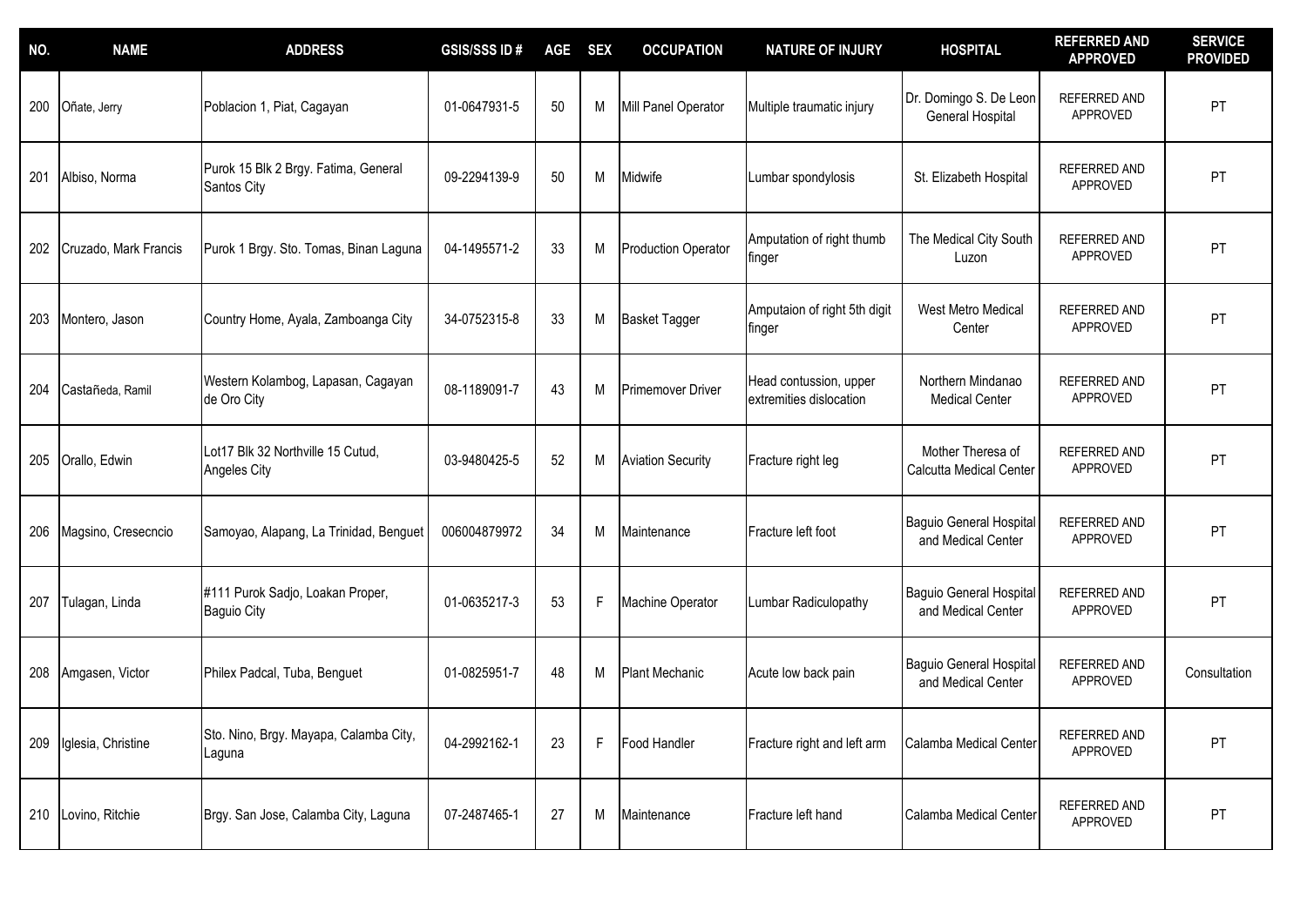| NO. | <b>NAME</b>           | <b>ADDRESS</b>                                                        | <b>GSIS/SSS ID#</b> | <b>AGE</b> | <b>SEX</b>  | <b>OCCUPATION</b>          | <b>NATURE OF INJURY</b>                  | <b>HOSPITAL</b>                                               | <b>REFERRED AND</b><br><b>APPROVED</b> | <b>SERVICE</b><br><b>PROVIDED</b> |
|-----|-----------------------|-----------------------------------------------------------------------|---------------------|------------|-------------|----------------------------|------------------------------------------|---------------------------------------------------------------|----------------------------------------|-----------------------------------|
| 211 | Toribio, Carlos       | Salao, Rosario, Batangas                                              | 33-2010464-1        | 48         | M           | <b>Security Guard</b>      | Fracture right leg                       | Calamba Medical Center                                        | REFERRED AND<br>APPROVED               | PT                                |
|     | 212 Picardal, Agustin | Santol Rd. Legaspi Subd. Baraas, Tubod,<br>Iligan City                | 33-1305890-8        | 50         | M           | Able Seaman                | Left knee contusion                      | <b>Mercy Community</b><br>Hospital                            | REFERRED AND<br>APPROVED               | PT                                |
| 213 | Pobadora, Kepler Kant | P3 Tag-ibo, Dalipuga, Iligan City                                     | 04-3771541-8        | 19         | M           | <b>PVC Charger</b>         | Burst fracture lumbar<br>vertebrae       | <b>Mercy Community</b><br>Hospital                            | REFERRED AND<br>APPROVED               | PT                                |
| 214 | Aragon, Reginald      | #258 Brgy. Maitim Bay, Laguna                                         | 11146621669         | 41         | M           | Factory worker             | Amputation of left arm                   | Calamba Medical Center                                        | <b>REFERRED AND</b><br>APPROVED        | Consultation                      |
| 215 | Rebueno, Michael      | Purok 6 Brgy. Parian, Calamba, Laguna                                 |                     | 24         | M           | <b>Production Operator</b> | Amputation of 4th digit<br>finger, right | Calamba Medical Center                                        | REFERRED AND<br>APPROVED               | Consultation                      |
|     | 216 Aspe, Ramil       | 87 Zone 4 Sta. Lucia, Magarao,<br><b>Camarines Sur</b>                | 33-9242699-1        | 38         | M           | _ineman                    | Fracture left upper leg                  | Naga Imaging Center<br><b>Cooperative Doctors</b><br>Hospital | REFERRED AND<br>APPROVED               | PT                                |
| 217 | Bermas, Oliver        | Zone 7 Salinggogan, Minalabac,<br><b>Camarines Sur</b>                | 05-0786459-0        | 29         | M           | Meter Reader               | Fracture forearm (left)                  | Naga Imaging Center<br>Cooperative Doctors<br>Hospital        | REFERRED AND<br>APPROVED               | PT                                |
|     | <b>OCTOBER</b>        |                                                                       |                     |            |             |                            |                                          |                                                               |                                        |                                   |
| 218 | Ricanas, Lenric       | brgy. Aguinaldo, La paz, lloilo                                       | 07-2170851-3        | 34         | M           | Seaman                     | Fracture proximal phallanx               | St. Paul's Hospital                                           | REFERRED AND<br>APPROVED               | PT                                |
| 219 | Espina, Virgilio      | La Guardia Flats 1, Lahug, Cebu City                                  | 06-1824849-0        | 42         | M           | Workforce Analyst          | Multiple physical injuries               | Sacred Heart Hospital                                         | REFERRED AND<br>APPROVED               | PT                                |
|     | 220 Lape, Hazel       | Sitio Linao, Lipata, Minglanilla, Cebu                                | 06-1751797-3        | 41         | $\mathsf F$ | <b>Team Manager</b>        | Multiple physical injuries               | Sacred Heart Hospital                                         | REFERRED AND<br>APPROVED               | PT                                |
| 221 | Mercader, Noel        | RD 26A Blk 33 Lot 4 Narcisa Hills Subd.<br>Brgy. Rawis, Calbayog City | 03-9231643-1        | 49         | M           | Meter Reader               | Lumbar injury                            | St. Camillus Hospital                                         | REFERRED AND<br>APPROVED               | PT                                |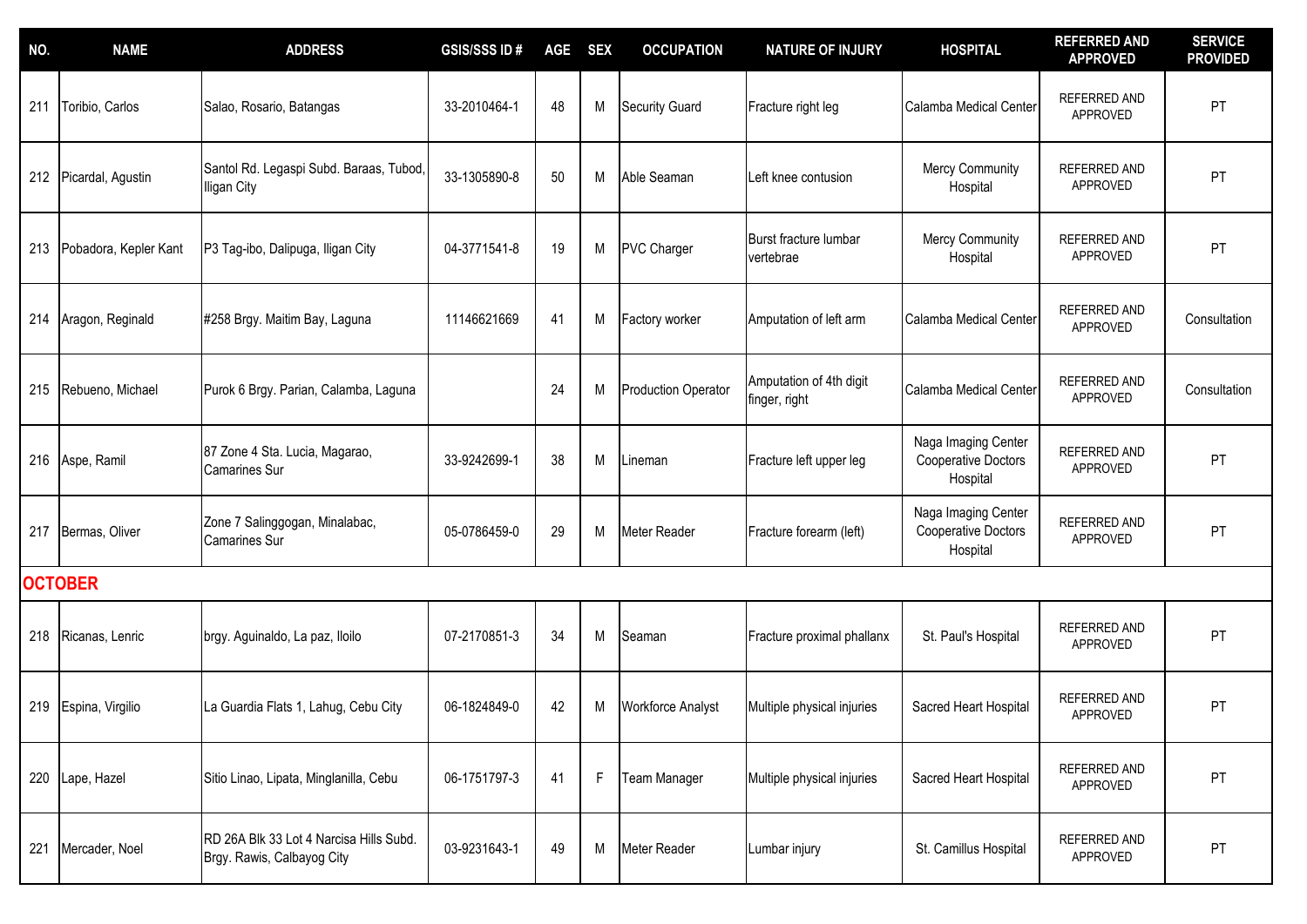| NO. | <b>NAME</b>         | <b>ADDRESS</b>                                              | <b>GSIS/SSS ID#</b> | <b>AGE</b> | <b>SEX</b> | <b>OCCUPATION</b>    | <b>NATURE OF INJURY</b>                                    | <b>HOSPITAL</b>                                      | <b>REFERRED AND</b><br><b>APPROVED</b> | <b>SERVICE</b><br><b>PROVIDED</b> |
|-----|---------------------|-------------------------------------------------------------|---------------------|------------|------------|----------------------|------------------------------------------------------------|------------------------------------------------------|----------------------------------------|-----------------------------------|
| 222 | Lamadrid, Rebecca   | purok #2 Brgy. Matobato, Calbayog City                      | 06-1468331-8        | 56         | F          | <b>Support Staff</b> | Fracture left shoulder                                     | St. Camillus Hospital                                | REFERRED AND<br>APPROVED               | PT                                |
| 223 | Nava, Noven         | J. 15 Thinshell House, Dagat-dagatan,<br>Caloocan City      | 04-2593598-3        | 23         | M          | Fisherman            | Traumatic amputation of 1st-<br>5th digits (left foot)     | PGH                                                  | <b>REFERRED AND</b><br>APPROVED        | PT                                |
| 224 | Velasco, Marcial    | Tabio, Mankayan, Benguet                                    | 01-0791347-2        | 52         | M          | Mucker               | Contussion, Severe,<br>Dorsum, foot left                   | <b>Baguio General Hospital</b><br>and Medical Center | REFERRED AND<br>APPROVED               | Consultation                      |
| 225 | Dalit, Rolly        | B5 L34 Masikap St. Fietsa Community,<br>Mabalacat, Pampanga | 02-1530064-7        | 40         | M          | Tire Inspector       | <b>Fracture Clavicle</b>                                   | Mother Theresa of<br>Calcutta Medical Center         | REFERRED AND<br>APPROVED               | PT                                |
| 226 | Toribio, Alberto    | 301 Sto. Rosario, Capas, Tarlac                             | 02-2564071-1        | 31         | M          | Machine Operator     | Injured left leg                                           | Mother Theresa of<br>Calcutta Medical Center         | REFERRED AND<br>APPROVED               | PT                                |
| 227 | Sumampong, Annabel  | p-1 Kalubihon, Dalipuga, Iligan City                        | 06-3135953-1        | 32         | F          | Accountant           | Subarachnoid hemorrhage<br>2 degrees vehicular<br>accident | <b>Mercy Community</b><br>Hospital                   | REFERRED AND<br>APPROVED               | PT                                |
| 228 | Abayon, Ronal       | Sta. Clara, Lamita City, Basilan                            | N/A                 | 28         | M          | Soldier              | <b>Bell's Palsy</b>                                        | West Metro Medical<br>Center                         | <b>REFERRED AND</b><br>APPROVED        | PT                                |
| 229 | Vilbar, Michael     | Kauswagan, Mabuhay, Zamboanga<br>Sibugay                    | N/A                 | 28         | M          | Soldier              | Temporomandibular Joint<br><b>Dysfunction</b>              | <b>West Metro Medical</b><br>Center                  | <b>REFERRED AND</b><br>APPROVED        | PT                                |
| 230 | Cabayacruz, Rolando | Lunzunan, Zamboanga City                                    | N/A                 | 38         | M          | Soldier              | Fracture closed distal 3rd<br>femur (L)                    | West Metro Medical<br>Center                         | REFERRED AND<br>APPROVED               | PT                                |
| 231 | Lopez, Rainier      | Banadero, Daraga, Albay                                     | N/A                 | 32         | M          | Soldier              | Low back pain                                              | West Metro Medical<br>Center                         | REFERRED AND<br>APPROVED               | PT                                |
| 232 | Ramillano, Jernell  | Dona Floentina Drive, San Jose Gusu,<br>Zamboanga City      | N/A                 | 28         | M          | Soldier              | Injured left hand                                          | West Metro Medical<br>Center                         | REFERRED AND<br>APPROVED               | PT                                |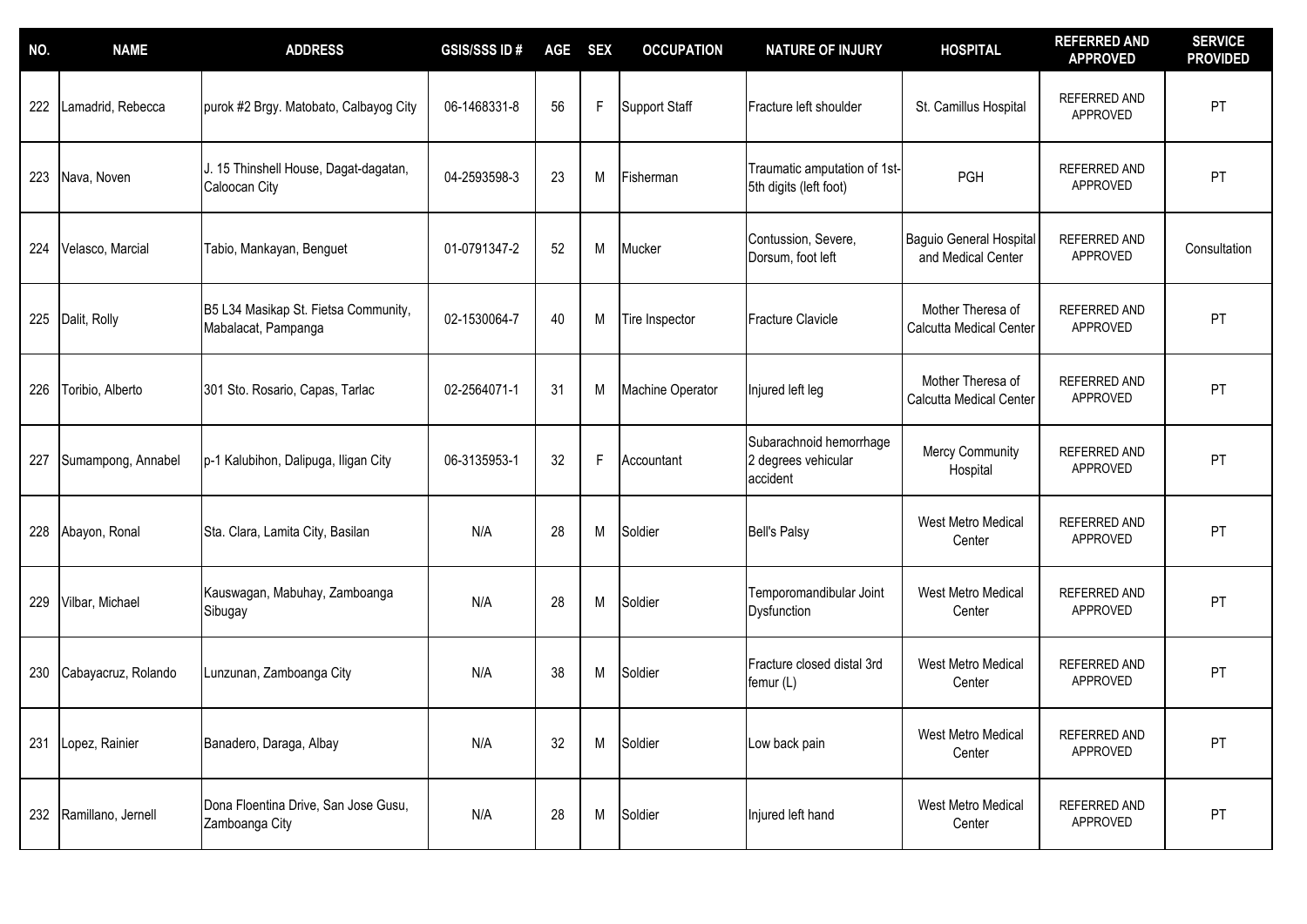| NO. | <b>NAME</b>              | <b>ADDRESS</b>                              | <b>GSIS/SSSID#</b> | <b>AGE</b> | <b>SEX</b> | <b>OCCUPATION</b>          | <b>NATURE OF INJURY</b>                              | <b>HOSPITAL</b>                                          | <b>REFERRED AND</b><br><b>APPROVED</b> | <b>SERVICE</b><br><b>PROVIDED</b> |
|-----|--------------------------|---------------------------------------------|--------------------|------------|------------|----------------------------|------------------------------------------------------|----------------------------------------------------------|----------------------------------------|-----------------------------------|
| 233 | Gomez, Reginaldo         | Putik, Zamboanga City                       | N/A                | 41         | M          | Soldier                    | Tendon injury                                        | West Metro Medical<br>Center                             | REFERRED AND<br>APPROVED               | PT                                |
| 234 | Berioso, Earl Bryan      | katipunan, Zamboanga del Norte              | N/A                | 31         | М          | Soldier                    | Fracture Right Foot                                  | West Metro Medical<br>Center                             | REFERRED AND<br>APPROVED               | PT                                |
| 235 | Aspra, Ricardo           | Brgy. Senora, Porac, Pampanga               | 34-0408873-4       | 31         | M          | Welder                     | Injured left leg                                     | Mother Theresa of<br>Calcutta Medical Center             | REFERRED AND<br>APPROVED               | PT                                |
| 236 | De Leon, Christopher Leo | Brgy. Oyan, Dapitan, Zamboanga del<br>Norte | N/A                | 32         | M          | Soldier                    | Mulitple physical injuries                           | West Metro Medical<br>Center                             | REFERRED AND<br>APPROVED               | PT                                |
| 237 | Atani, Abbas             | Labuan, Zamboanga City                      | N/A                | 45         | M          | Soldier                    | Mulitple physical injuries                           | West Metro Medical<br>Center                             | REFERRED AND<br>APPROVED               | PT                                |
|     | <b>NOVEMBER</b>          |                                             |                    |            |            |                            |                                                      |                                                          |                                        |                                   |
| 238 | Dayandayan, Geraldo      | Brgy. Pingag 2 Matlang, Isabel, Leyte       | 06-1266682-9       | 47         | M          | Ladle Crane Operator       | Chronic Low Back Pain                                | <b>OSPA-Farmers' Medical</b><br>Center                   | REFERRED AND<br>APPROVED               | PT                                |
| 239 | Rigor, Walter            | 231 Real St., Poblacion, Albuera, Leyte     | 03-5993776-9       | 55         | M          | CDP3 Pastry                | $L4-L5$                                              | <b>OSPA-Farmers' Medical</b><br>Center                   | REFERRED AND<br>APPROVED               | PT                                |
| 240 | Sardido, Russel          | Prk c3 Lanuro Hagonoy, Davao del Sur        | 09-2379709-2       | 34         | M          | <b>Account Specialist</b>  | Mulitple fracture secondary<br>to vehicular accident | Mindanao Orthopedic<br>Sports & Rehabilitation<br>Center | REFERRED AND<br>APPROVED               | Consultation                      |
| 241 | Granada, Florabelle      | 136 Pluto St., GSIS Matina, Davao City      | 09-1489826-9       | 41         | F          | <b>Billing Specialist</b>  | Carpal Tunnel Syndrome                               | Mindanao Orthopedic<br>Sports & Rehabilitation<br>Center | <b>REFERRED AND</b><br>APPROVED        | PT                                |
|     | 242 Melitante, Romeo     | Brgy. Matlang, Isabel, Leyte                | 06-0682055-8       | 56         | M          | Maintenance<br>Electrician | Mangled left hand                                    | <b>OSPA-Farmers' Medical</b><br>Center                   | REFERRED AND<br>APPROVED               | Consultation                      |
|     | 243 Mane, Rogelio        | Purok 5 Brgy. Mamplasan, Binan,<br>Laguna   | 04-1496749-6       | 31         | М          | Dispatcher                 | Low back pain                                        | The Medical City South<br>Luzon                          | REFERRED AND<br>APPROVED               | PT                                |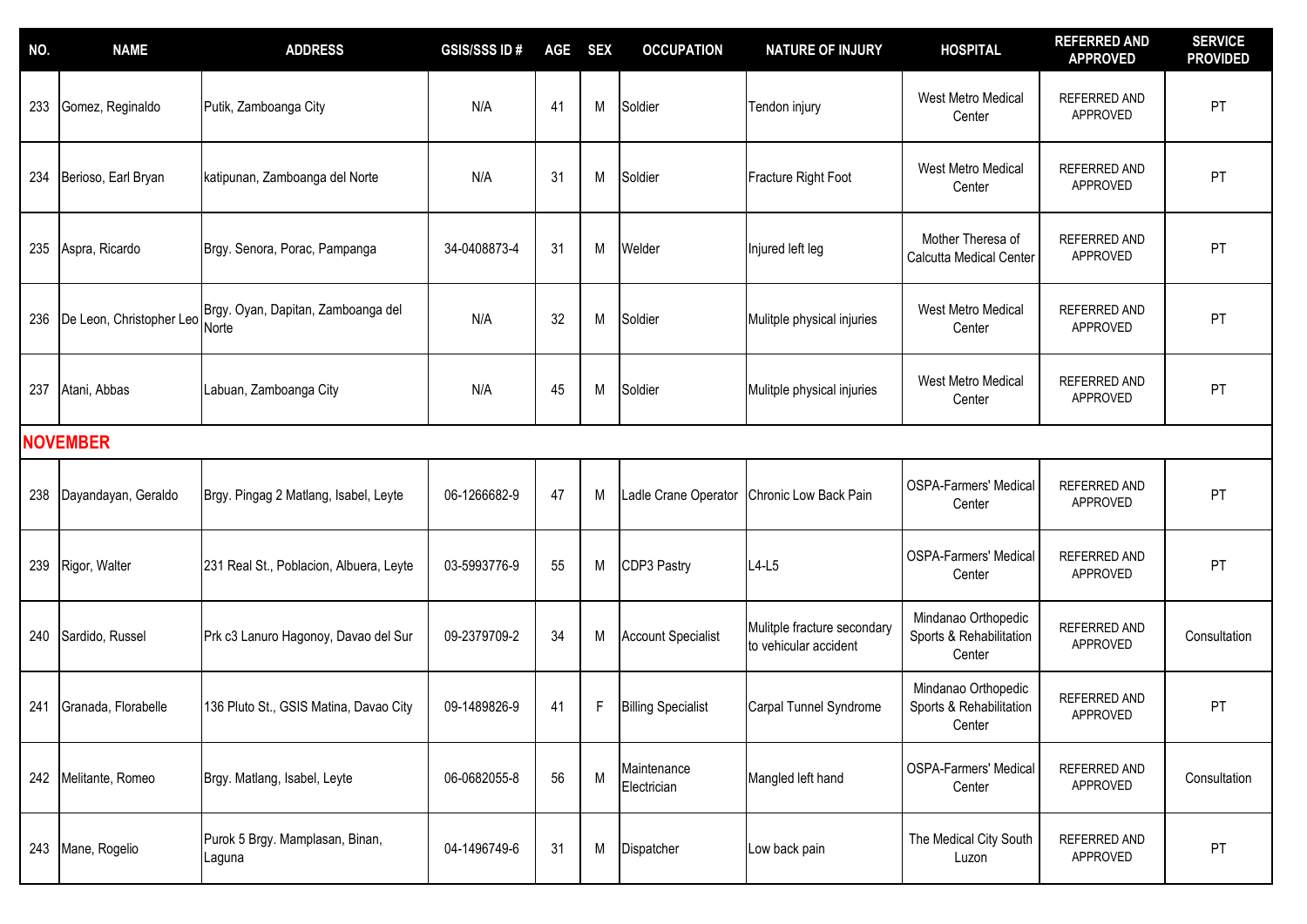| NO. | <b>NAME</b>                     | <b>ADDRESS</b>                                              | <b>GSIS/SSS ID#</b> | <b>AGE</b> | <b>SEX</b> | <b>OCCUPATION</b>         | <b>NATURE OF INJURY</b>                           | <b>HOSPITAL</b>                                      | <b>REFERRED AND</b><br><b>APPROVED</b> | <b>SERVICE</b><br><b>PROVIDED</b> |
|-----|---------------------------------|-------------------------------------------------------------|---------------------|------------|------------|---------------------------|---------------------------------------------------|------------------------------------------------------|----------------------------------------|-----------------------------------|
| 244 | Florida, Madelyn                | 046 Quirino Drive, Kidapawan City                           | 09-2912688-7        | 33         | F          | <b>HR Payroll Officer</b> | Fracture left arm and left leg                    | Kidapawan Doctors<br>Hospital                        | <b>REFERRED AND</b><br>APPROVED        | PT                                |
|     | 245 Dela Cruz, Gilbert          | Mabolo cor. Ayala rd., Cebu City                            | 06-3651542-2        | 24         | М          | Carpenter                 |                                                   | Sacred Heart Hospital                                | <b>REFERRED AND</b><br>APPROVED        | PT                                |
| 246 | Panonce, Rey                    | Purok Shooting Star, Basag II, Lapu-lapu<br>City            | 06-1787558-9        | 37         | Μ          | Supervisor                | Right hand injury                                 | Sacred Heart Hospital                                | REFERRED AND<br>APPROVED               | PT                                |
| 247 | Custodio, Christian<br>Lawrence | Alang-alang, Mandaue City                                   | 06-3850273-4        | 27         | M          | Machine Operator          | Amputation of 2nd, 3rd, 4th<br>digit finger, left | Sacred Heart Hospital                                | REFERRED AND<br>APPROVED               | Consultation                      |
| 248 | Encarnado, Cesar                | Balud, Caoocan, Leyte                                       | 06-1263838-1        | 44         | M          | Seaman                    | Angioplasty                                       | Divine Word Hospital                                 | REFERRED AND<br>APPROVED               | <b>Blood Chem Test</b><br>and ECG |
| 249 | Yamit, Zaldie                   | 10 Sitio Pandayan, Brgy. Inarawan,<br><b>Antipolo City</b>  | 33-7983714-7        | 36         | M          | Carpenter                 | Fracture left leg                                 | PGH                                                  | <b>REFERRED AND</b><br>APPROVED        | PT                                |
| 250 | Sabordo, Cistituto Jr.          | 4032 Alba Compd. T. de Leon,<br>Valenzuela City             | 33-5785785-1        | 42         | M          | Machine Operator          |                                                   | PGH                                                  | REFERRED AND<br>APPROVED               | PT                                |
| 251 | Gregay, Oliver                  | Purok 3 Osmena, Banza, Butuan City                          | 08-1392933-6        | 35         | M          | <b>Hot Press Operator</b> | Muscle strain, neck anf<br>shoulder               | Manuel J. Santos<br>Hospital                         | REFERRED AND<br><b>APPROVED</b>        | PT                                |
|     | 252 Boclat, Manuel              | Balatoc, Brgy. Virac, Hogon, Benguet                        | 01-0485809-3        | 56         | M          | <b>Underground Miner</b>  |                                                   | <b>Baguio General Hospital</b><br>and Medical Center | REFERRED AND<br>APPROVED               | Consultaion                       |
| 253 | Dela Cruz, Alexander            | #18 Sunflower Subd. San Luis Village,<br><b>Baguio City</b> | 01-0865586-5        | 48         | M          | Sales Manager             | Cardiovascular Disease                            | Baguio General Hospital<br>and Medical Center        | REFERRED AND<br>APPROVED               | PT                                |
| 254 | Diaz, Antonio Jr                | 063 P. Paterno St., Sta. Lucia,<br>Novaliches, Quezon City  | 33-8688268-0        | 33         | M          | Seaman                    | $L4-L5$                                           | PGH                                                  | REFERRED AND<br>APPROVED               | PT                                |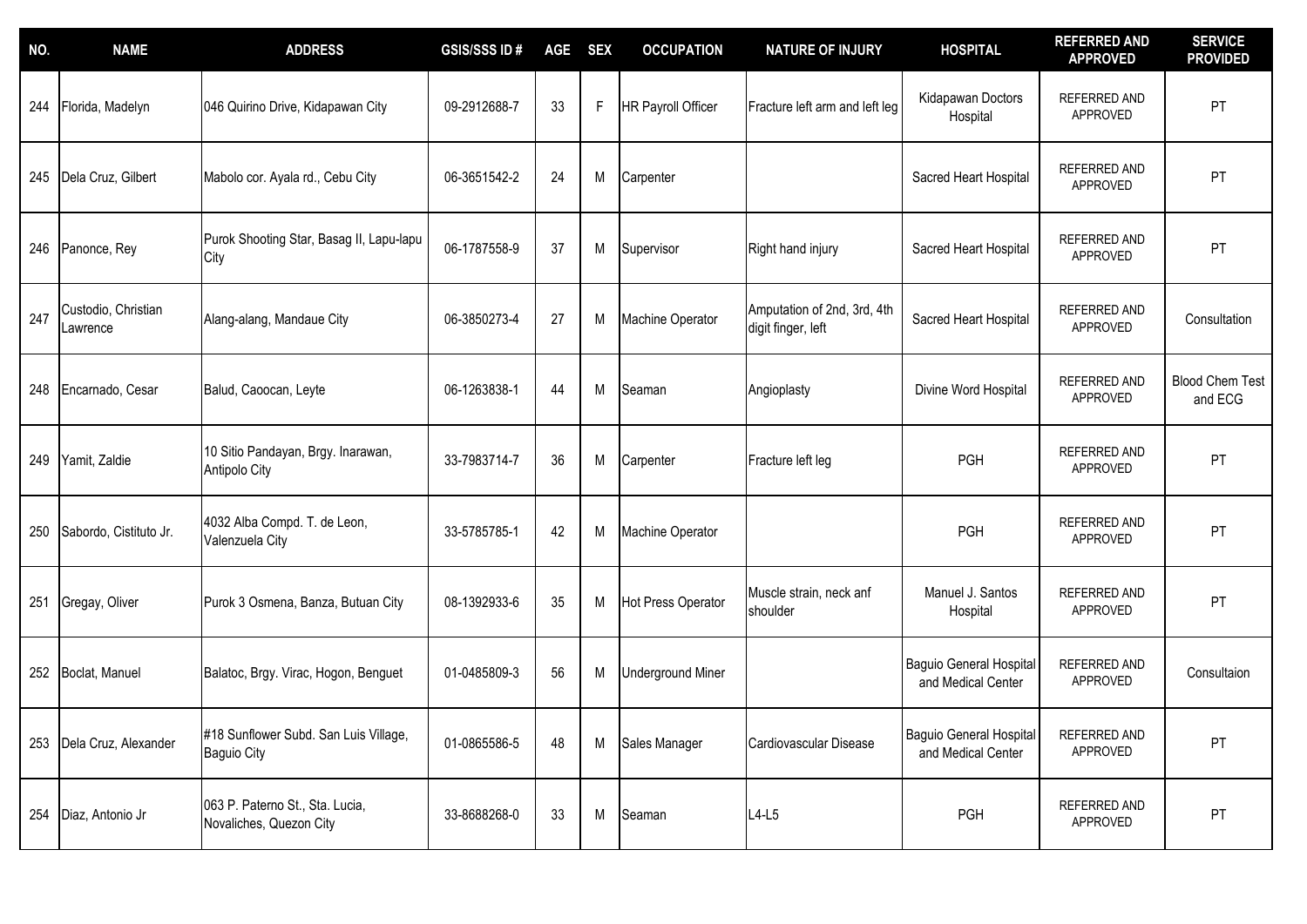| NO. | <b>NAME</b>               | <b>ADDRESS</b>                                                       | <b>GSIS/SSS ID#</b> | <b>AGE</b> | <b>SEX</b> | <b>OCCUPATION</b>       | <b>NATURE OF INJURY</b>                    | <b>HOSPITAL</b>                                           | <b>REFERRED AND</b><br><b>APPROVED</b> | <b>SERVICE</b><br><b>PROVIDED</b> |
|-----|---------------------------|----------------------------------------------------------------------|---------------------|------------|------------|-------------------------|--------------------------------------------|-----------------------------------------------------------|----------------------------------------|-----------------------------------|
| 255 | Mangalindan, Arnel        | #4 Sta. Isabel, St. Milagrosa Village,<br>Marikina                   | 03-4089667-2        | 61         | M          | Porter                  | Amputation of right foot                   | PGH                                                       | REFERRED AND<br>APPROVED               | PT                                |
| 256 | Campanero, Floro          | San Antonio, Cambaro, Mandaue City                                   | 06-0941841-7        | 55         | M          | Supervisor              | Amputation of 2nd-4th digit<br>finger      | Sacred Heart Hospital                                     | REFERRED AND<br>APPROVED               | <b>OT</b>                         |
| 257 | Bagsit, Marianito Jr.     | Sorosoro, Ilaya, Batangas City                                       | 04-1523183-3        | 35         | M          | Offline Supervisor      | Amputation of right hand                   | Mary Mediatrix Medical<br>Center                          | REFERRED AND<br>APPROVED               | OT                                |
| 258 | Angeles, Jonathan         | 40 Sitio Watawat, Lecheria, Calamba,<br>Laguna                       | 04-2164626-3        | 35         | M          | Cleaner                 | Amputation of right hand                   | Calamba Medical Center                                    | REFERRED AND<br>APPROVED               | Consultation                      |
| 259 | Dequina, Bayani           | Sta. Barbara Subd., Brgy. Del Remedio,<br>San Pablo City             | 04-0810551-0        | 72         | M          | Helper                  | Amputation of right foot                   | <b>Community General</b><br>Hospital of San Pablo<br>City | REFERRED AND<br>APPROVED               | Consultation                      |
| 260 | Gonzales, Jeferson        | 402 Purok 7 Brgy. Majada-out, Calamba,<br>Laguna                     | 04-1382679-0        | 33         | M          | Quality Control Officer | Fracture left leg                          | Calamba Medical Center                                    | <b>REFERRED AND</b><br>APPROVED        | PT                                |
| 261 | Cuenca, Rofelle           | 4041 St. Michael St. Lakeview Subd.<br>Brgy. Halang, Calamba, Laguna | 33-7204249-2        | 33         | F          | Seaman                  | Carpal Tunnel Syndrome                     | Calamba Medical Center                                    | REFERRED AND<br>APPROVED               | PT                                |
| 262 | Masugcang, Nyrville Faith | Camp Col. Romeo A. Abendan,<br>Mercedes, Zamboanga City              | <b>PNP</b>          | 28         | M          | Police Officer I        | Injured right knee                         | West Metro Medical<br>Center                              | REFERRED AND<br>APPROVED               | PT                                |
|     | <b>DECEMBER</b>           |                                                                      |                     |            |            |                         |                                            |                                                           |                                        |                                   |
| 263 | Montigo, Rexy             | Itabura St., Poblacion Pardo, Cebu City                              | 06-3119049-9        | 33         | M          | Messenger               | Fracture, complete, femiral<br>neck, right | Sacred Heart Hospital                                     | REFERRED AND<br>APPROVED               | PT                                |
|     | 264 Palacio, Tito         | Mercy Heights Tonggo Buruan, Iligan City                             |                     | 38         | М          | Maintenance             | Oblique fracture fibula, right             | Mercy Community<br>Hospital                               | REFERRED AND<br>APPROVED               | PT                                |
| 265 | Himpit, Bert              | Purok Masinadyahon, Brgy. Bato, Sagay<br>City, Negors Occidental     | 07-0285787-1        | 59         | M          | Driver/Mechanic         | <b>Stroke</b>                              | Riverside Medical<br>Center                               | REFERRED AND<br>APPROVED               | PT                                |